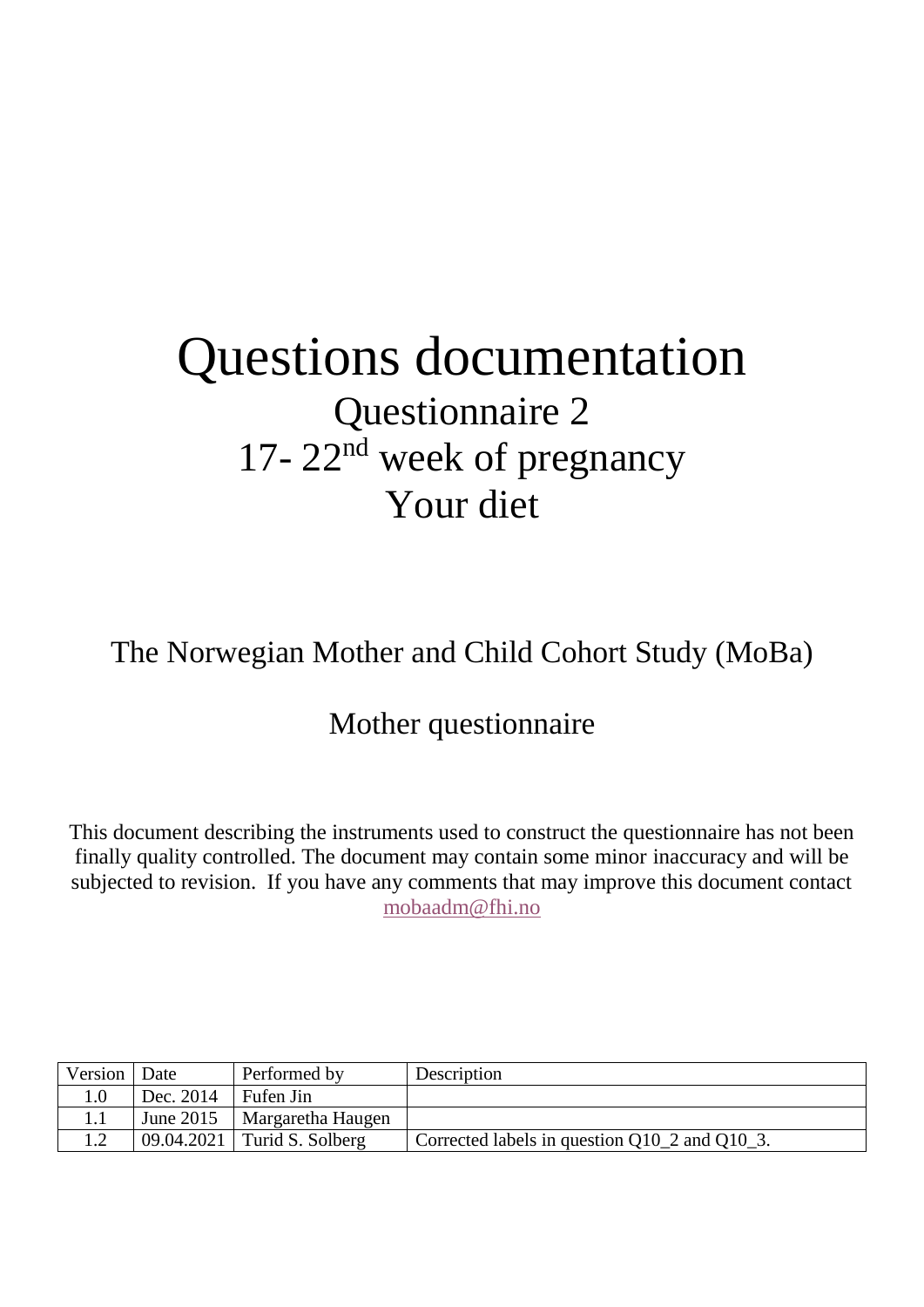### **LIST OF CONTENT**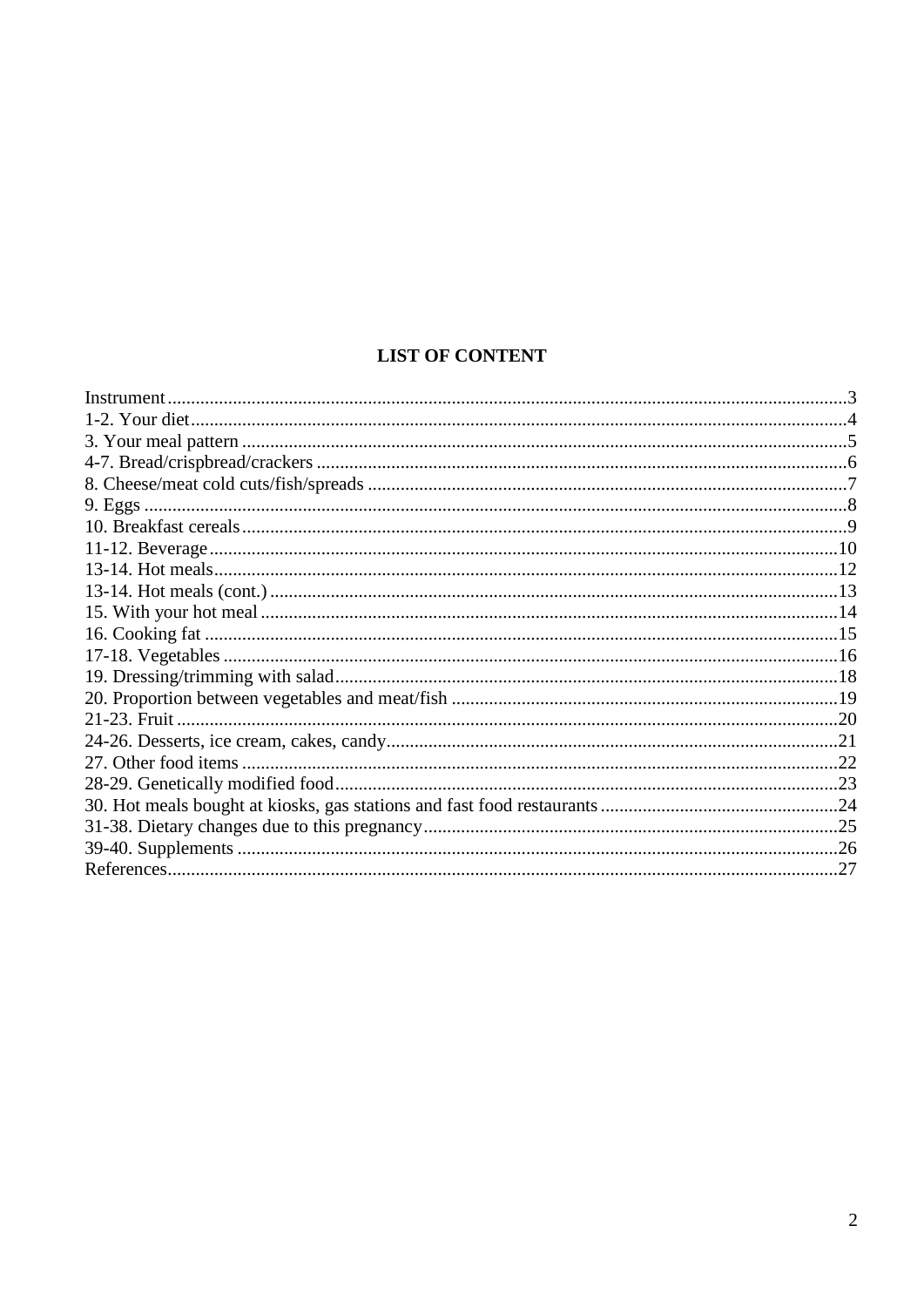#### **Instrument**

<span id="page-2-0"></span>This is the food frequency questionnaire (FFQ) developed to monitor the mother's food intake in pregnancy. The decisions taken and the challenges encountered have been described in Meltzer et al.<sup>[\(1\)](#page-26-1)</sup> An extensive validation of the FFQ has been performed and overall results are described in Brandsæter et al [\(2\)](#page-26-2)

#### **1. Name of original instrument/question:**

#### MoBa FFQ

List wording of questions included in the section (with number from questionnaire in front) and write response categories (with values used in the dataset)

See the publication by Meltzer et al 2008<sup>[\(1\)](#page-26-1)</sup>

#### **2. Modifications:**

Q2 has six versions (A, B, C, D, E and W). Version A and B differs substantially from the rest of the versions. This instrument documentation is based on version C, D, E and W, which are virtually the same.

#### **Version A and B (KOST\_A) are characterized as follows:**

- They were developed by the University of Oslo for use in the population based dietary registration NORKOST2.
- In the MoBa versions the questions ask about dietary intake during **the year before becoming pregnant.**
- Version A and B are not included in the standard delivery of MoBa data but can be delivered if the researcher is interest in the diet before pregnancy.
- 9000 participants included between 1999 and February 2002 answered this version.

#### **Versions C, D, E and W (KOST\_B) are characterized as follows:**

- These versions apply to all women included in the study after March  $1<sup>st</sup>$  2002 and includes approximately 87000 pregnancies
- The women are asked about their diet **since they became pregnant**
- When asking for dietary data this questionnaire is following the standard delivery and named PBD\_Skjema2\_CDW
- This questionnaire has been extensively validated, see Brantsæter et al.  $(2)$
- The versions of this questionnaire are just modified regarding food supplement use which has no impact on the nutrient calculations or calculations of the foodsupplements.
- Version denoted E or W was answered electronically.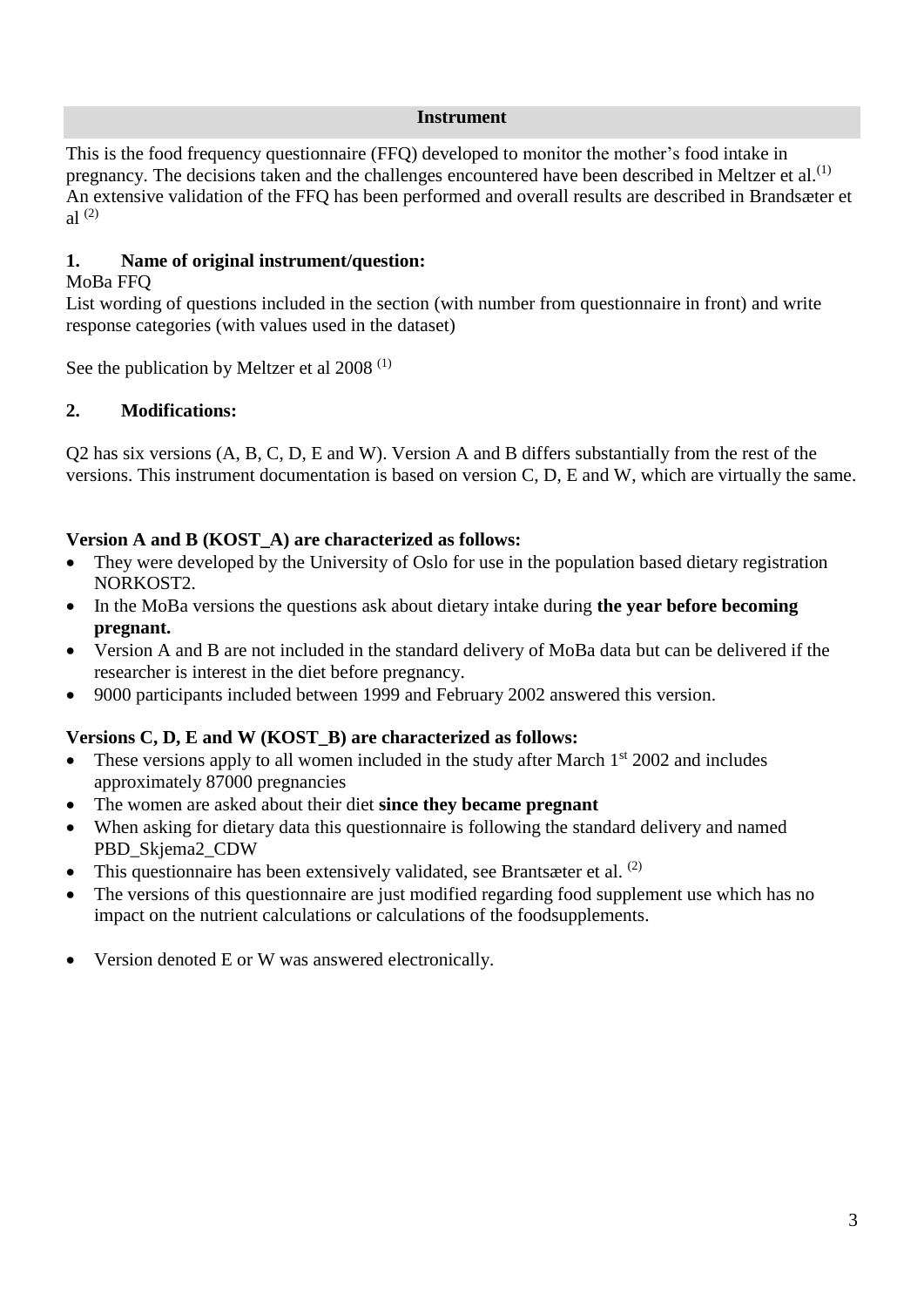#### **1-2. Your diet**

#### <span id="page-3-0"></span>**1. Name of original questions:** 2 questions about maternal diet

| Q              |                              | <b>Response options</b>                                                                     | Variable    |
|----------------|------------------------------|---------------------------------------------------------------------------------------------|-------------|
|                |                              |                                                                                             | name        |
|                |                              | How would you describe your diet since you became pregnant? (Mark only one box)             |             |
|                |                              | 1-I eat both meat and fish                                                                  |             |
|                |                              | 2-I avoid meat, but eat fish                                                                |             |
|                |                              | 3-I avoid fish, but eat meat                                                                |             |
|                |                              | 4-I'm a vegetarian and include dairy products and eggs in my diet<br>(ovo-lacto-vegetarian) | <b>BB15</b> |
|                |                              | 5-I'm a vegetarian and include dairy products but not eggs in my diet<br>(lacto-vegetarian) |             |
|                |                              | 6-I'm a vegetarian and avoid all dairy products and eggs (vegan)                            |             |
| $\overline{2}$ |                              | Have you used organic food products since you became pregnant?                              |             |
|                | Milk, dairy products, cheese | 1-Seldom/never                                                                              | <b>BB16</b> |
|                | Bread and cereals            | 2-Sometimes                                                                                 | <b>BB17</b> |
|                | Eggs                         | 3-Often                                                                                     | <b>BB18</b> |
|                | Vegetables                   | 4-Usually                                                                                   | <b>BB19</b> |
|                | Fruit                        |                                                                                             | <b>BB20</b> |
|                | Meat                         |                                                                                             | <b>BB21</b> |

**2. Description of original questions:** MoBa specific single questions

#### **3. Rationale for choosing the questions:**

The questions were developed to survey maternal dietary characteristics.

#### **4. Revision during the data collection period:**

Not included in versions A and B.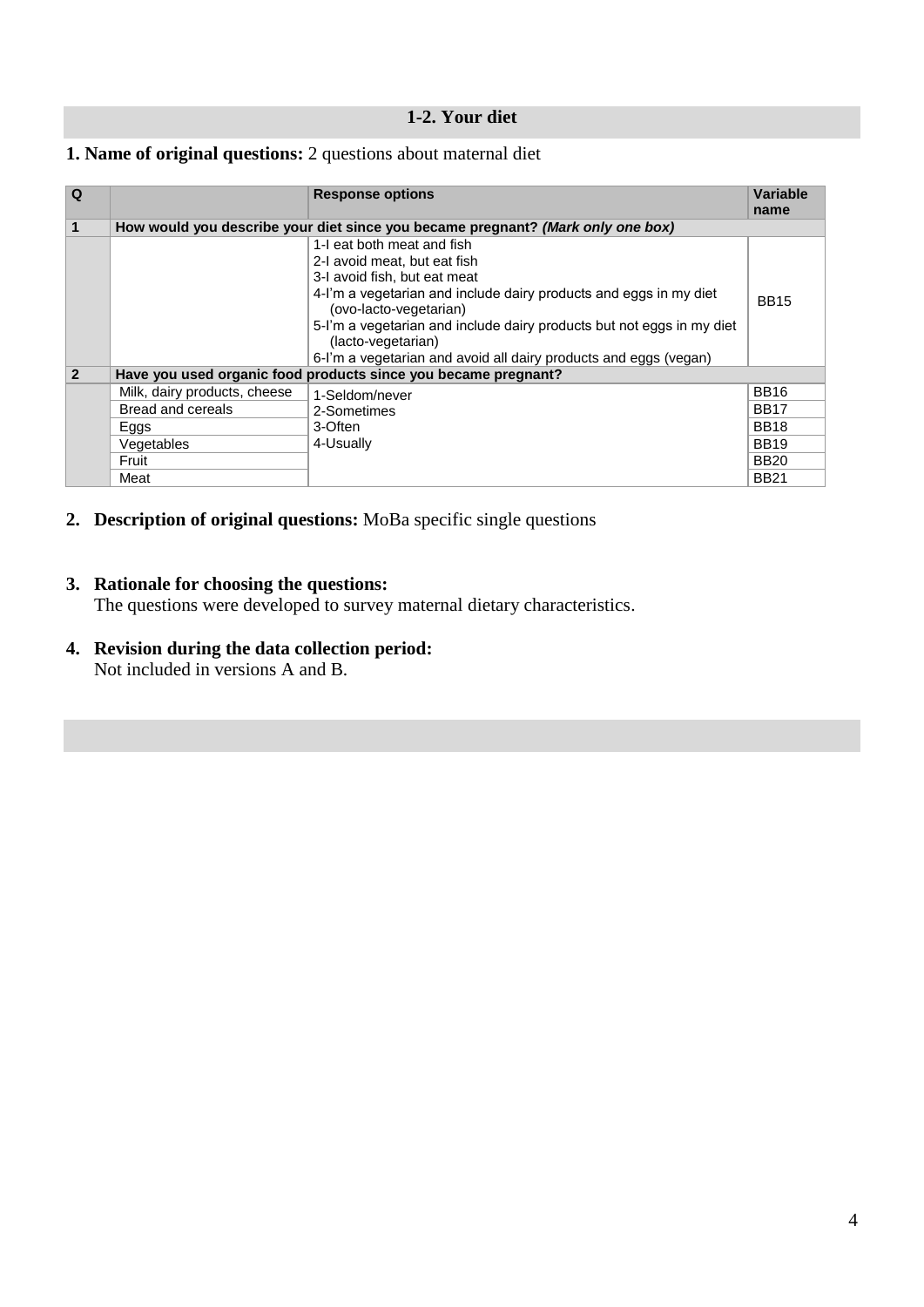#### **3. Your meal pattern**

#### <span id="page-4-0"></span>**1. Name of original questions:** question about maternal meal pattern

| Q |                                                                                | <b>Response options</b> | Variable name |
|---|--------------------------------------------------------------------------------|-------------------------|---------------|
| 3 | How often have you had the following meals per week since you became pregnant? |                         |               |
|   | <b>Breakfast</b>                                                               | 1) 7                    | <b>BB22</b>   |
|   | Snack, a.m.                                                                    | 2)6                     | <b>BB23</b>   |
|   | Lunch                                                                          | 3)5                     | <b>BB24</b>   |
|   | Snack, before dinner                                                           | 4)4                     | <b>BB25</b>   |
|   | Dinner                                                                         | 5)3                     | <b>BB26</b>   |
|   | Snack, in the afternoon                                                        | 6)2                     | <b>BB27</b>   |
|   | Supper                                                                         | 7)1                     | <b>BB28</b>   |
|   | Night meal                                                                     | 8)0                     | <b>BB29</b>   |

- **2. Description of original questions:** MoBa specific single questions
- **3. Rationale for choosing the questions:** The questions were developed to survey pregnant women's meal patterns
- **4. Revision during the data collection period:** No revisions have been made between versions.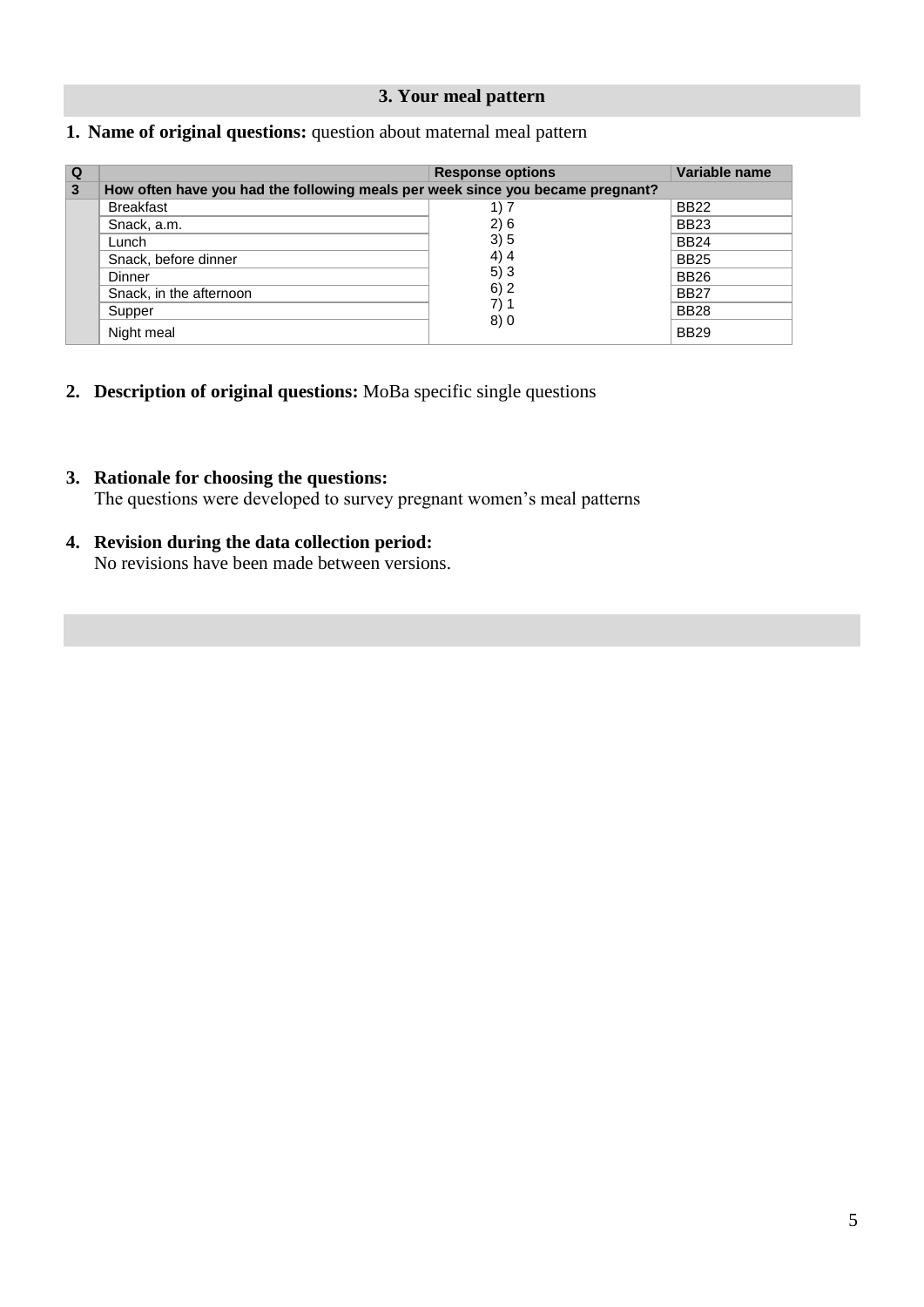### **4-7. Bread/crisp bread/crackers**

#### <span id="page-5-0"></span>**1. Name of original questions:** 3 questions about daily intake of bread and butter/margarine

| Q                       |                                                                                                                                                                                                                                                                                                                              | <b>Response options</b>                                             | <b>Variable</b>            |
|-------------------------|------------------------------------------------------------------------------------------------------------------------------------------------------------------------------------------------------------------------------------------------------------------------------------------------------------------------------|---------------------------------------------------------------------|----------------------------|
|                         |                                                                                                                                                                                                                                                                                                                              |                                                                     | name                       |
| $\overline{\mathbf{4}}$ | How many slices of bread/crispbread/crackers have you eaten on average per day since you<br>became pregnant? When answering this question we ask you to include bread eaten during the whole<br>day, i.e. with all meals. Half a roll = 1 slice of bread, 1 baguette = 4 slices of bread, 1 ciabatta = 3 slices<br>of bread. |                                                                     |                            |
|                         | White bread (baguettes, ciabatta etc.)<br>Wholemeal bread (Kneipp, Graham etc.)                                                                                                                                                                                                                                              | 1) $13+$ per day<br>2) 9-12 per day<br>3) 8 per day<br>4) 7 per day | <b>BB30</b><br><b>BB32</b> |
|                         | Dark bread (Danish rye bread etc.)                                                                                                                                                                                                                                                                                           | 5) 6 per day<br>6) 5 per day                                        | <b>BB34</b>                |
|                         | Fiber bread, fiber crisp bread, ryecrisp                                                                                                                                                                                                                                                                                     | 7) 4 per day<br>8) 3 per day<br>9) 2 per day                        | <b>BB36</b>                |
|                         | Crisp bread, rusk etc.                                                                                                                                                                                                                                                                                                       | 10) 1 per day                                                       | <b>BB38</b>                |
|                         | Crackers                                                                                                                                                                                                                                                                                                                     |                                                                     | <b>BB40</b>                |
|                         | White bread (baguettes, ciabatta etc.)                                                                                                                                                                                                                                                                                       | <b>OR</b><br>1) 5-6 per week                                        | <b>BB31</b>                |
|                         | Wholemeal bread (Kneipp, Graham etc.)                                                                                                                                                                                                                                                                                        | $2)$ 3-4 per week                                                   | <b>BB33</b><br><b>BB35</b> |
|                         | Dark bread (Danish ryebread etc.)<br>Fiber bread, fiber crispbread, ryecrisp                                                                                                                                                                                                                                                 | 3) 1-2 per week                                                     | <b>BB37</b>                |
|                         | Crispbread, rusk etc.                                                                                                                                                                                                                                                                                                        | 4) 0 per week                                                       | <b>BB39</b>                |
|                         | Crackers                                                                                                                                                                                                                                                                                                                     |                                                                     | <b>BB41</b>                |
| 5                       | Do you use butter/margarine with your sandwiches?                                                                                                                                                                                                                                                                            |                                                                     |                            |
|                         |                                                                                                                                                                                                                                                                                                                              | 1- Yes                                                              | <b>BB42</b>                |
|                         |                                                                                                                                                                                                                                                                                                                              | $2 - No$                                                            |                            |
| 6                       | If you use butter/margarine, on how many sandwiches on average and what kind do you use?                                                                                                                                                                                                                                     |                                                                     |                            |
|                         | Butter/Bremyk                                                                                                                                                                                                                                                                                                                | 1) $13+$ per day<br>2) 9-12 per day                                 | <b>BB43</b>                |
|                         | Hard margarine (Per, Melange)                                                                                                                                                                                                                                                                                                | 3) 8 per day<br>4) 7 per day                                        | <b>BB45</b>                |
|                         | "Brelett"                                                                                                                                                                                                                                                                                                                    | 5) 6 per day<br>6) 5 per day                                        | <b>BB47</b>                |
|                         | Soft margarine (soft, Vita, Olivero etc.)                                                                                                                                                                                                                                                                                    | 7) 4 per day<br>8) 3 per day                                        | <b>BB49</b>                |
|                         | Light margarine (Soft light, Vita let etc.)                                                                                                                                                                                                                                                                                  | 9) 2 per day<br>10) 1 per day                                       | <b>BB51</b>                |
|                         | Butter/Bremyk                                                                                                                                                                                                                                                                                                                | OR.                                                                 | <b>BB44</b>                |
|                         | Hard margarine (Per, Melange)                                                                                                                                                                                                                                                                                                | 1) 5-6 per week                                                     | <b>BB46</b>                |
|                         | "Brelett"                                                                                                                                                                                                                                                                                                                    | $2)$ 3-4 per week                                                   | <b>BB48</b>                |
|                         | Soft margarine (soft, Vita, Olivero etc.)                                                                                                                                                                                                                                                                                    | 3) 1-2 per week                                                     | <b>BB50</b>                |
|                         | Light margarine (Soft light, Vita let etc.)                                                                                                                                                                                                                                                                                  | 4) 0 per week                                                       | <b>BB52</b>                |
| $\overline{7}$          | How much butter/margarine do you use with your sandwiches?                                                                                                                                                                                                                                                                   |                                                                     |                            |
|                         |                                                                                                                                                                                                                                                                                                                              | 1- Plenty<br>2- Medium<br>3-Minimum                                 | <b>BB53</b>                |

#### **2. Description of original questions:** MoBa specific single questions

#### **3. Rationale for choosing the questions:**

This is a measure of daily intake of bread and butter/margarine used on bread.

#### **4. Revision during the data collection period:**

Some revisions in question order from version KOST\_A and KOST\_B.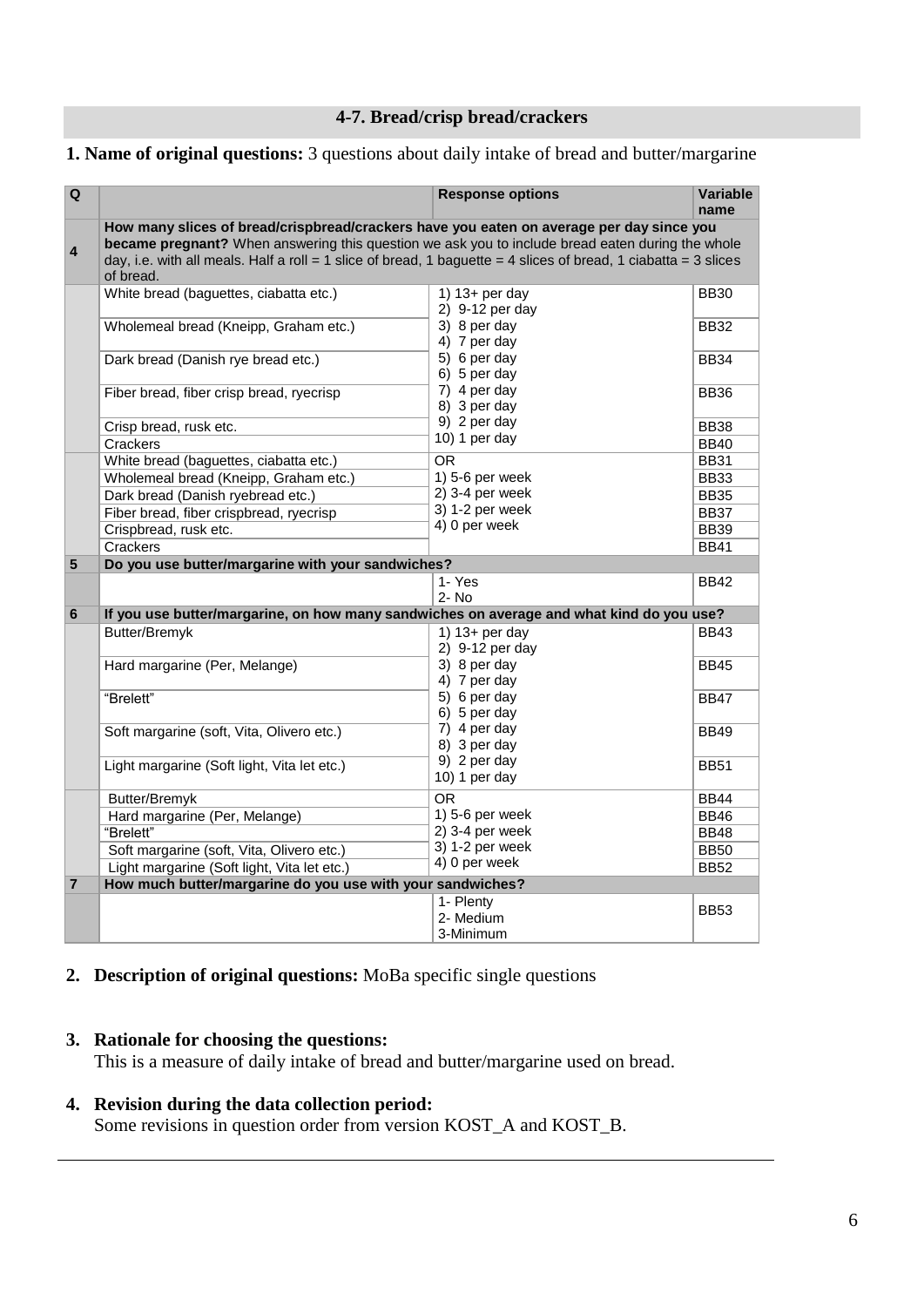#### **8. Cheese/meat cold cuts/fish/spreads**

#### <span id="page-6-0"></span>**1. Name of original questions:** questions about intake of cheese, meat cold cuts, fish and other spreads

|                                                                                                                                                                                                           |                                                                     | <b>Response</b>                            | <b>Variable</b> | <b>Response</b>  | Variable     |                                                                                                                                                                                                        | Variable     |
|-----------------------------------------------------------------------------------------------------------------------------------------------------------------------------------------------------------|---------------------------------------------------------------------|--------------------------------------------|-----------------|------------------|--------------|--------------------------------------------------------------------------------------------------------------------------------------------------------------------------------------------------------|--------------|
|                                                                                                                                                                                                           |                                                                     | <b>Options 1</b>                           | name            | <b>Options 2</b> | name         |                                                                                                                                                                                                        | name         |
|                                                                                                                                                                                                           | How often do you have the following food items on yours sandwiches? |                                            |                 |                  |              |                                                                                                                                                                                                        |              |
|                                                                                                                                                                                                           | 1. Whey cheese goat milk, regular                                   | per day                                    | <b>BB54</b>     | per week         | <b>BB55</b>  | per month                                                                                                                                                                                              | <b>BB56</b>  |
| Q<br>No.<br>8<br>$\mathbf c$<br>H<br>E<br>E<br>${\bf s}$<br>E<br>F<br>г<br>S<br>н<br>M<br>E<br>$\mathsf{A}$<br>T<br>$\mathbf{o}$<br>Τ<br>H<br>E<br>$\mathsf R$<br>${\bf s}$<br>P<br>$\mathsf R$<br>E<br>A | 2. Whey cheese low fat, spread goat milk                            | $1)6+$                                     | <b>BB57</b>     | $1) 5-6$         | <b>BB58</b>  | $1)$ 3                                                                                                                                                                                                 | <b>BB59</b>  |
|                                                                                                                                                                                                           | 3. Hard cheese, cream cheese                                        | 2) 5                                       | <b>BB60</b>     | $2)$ 3-4         | <b>BB61</b>  | <b>Response</b><br><b>Options 3</b><br>2) 2<br>3) 1<br>4)0<br>per month<br>$1)$ 3<br>2) 2<br>3) 1<br>4) 0<br>per month<br>$1)$ 3<br>2) 2<br>3) 1<br>4) 0<br>per month<br>$1)$ 3<br>2) 2<br>3) 1<br>4)0 | <b>BB62</b>  |
|                                                                                                                                                                                                           | 4. Hard cheese, cream cheese, low fat                               | 3)<br>$\overline{4}$                       | <b>BB63</b>     | $3) 1 - 2$       | <b>BB64</b>  |                                                                                                                                                                                                        | <b>BB65</b>  |
|                                                                                                                                                                                                           | 5. Blue cheese (Camembert, Norzola etc.)                            | $\mathbf{3}$<br>4)                         | <b>BB66</b>     |                  | <b>BB67</b>  |                                                                                                                                                                                                        | <b>BB68</b>  |
|                                                                                                                                                                                                           | 6. Other kinds of cheese                                            | $\overline{c}$<br>5)<br>$\mathbf{1}$<br>6) | <b>BB69</b>     |                  | <b>BB70</b>  |                                                                                                                                                                                                        | <b>BB71</b>  |
|                                                                                                                                                                                                           | 7. Roe spread                                                       | per day                                    | <b>BB72</b>     | per week         | <b>BB73</b>  |                                                                                                                                                                                                        | <b>BB74</b>  |
|                                                                                                                                                                                                           | 8. Mackerel/sardine in tomato sauce                                 | $1)6+$                                     | <b>BB75</b>     | $1) 5-6$         | <b>BB76</b>  |                                                                                                                                                                                                        | <b>BB77</b>  |
|                                                                                                                                                                                                           | 9. Sardine in oil                                                   | 2) 5                                       | <b>BB78</b>     | $2)$ 3-4         | <b>BB79</b>  |                                                                                                                                                                                                        | <b>BB80</b>  |
|                                                                                                                                                                                                           | 10. Smoked salmon/trout/mackerel                                    | 3)<br>$\overline{4}$                       | <b>BB81</b>     | $3) 1-2$         | <b>BB82</b>  |                                                                                                                                                                                                        | <b>BB83</b>  |
|                                                                                                                                                                                                           | 11. Herring, pickled                                                | $\mathbf{3}$<br>4)                         | <b>BB84</b>     |                  | <b>BB85</b>  |                                                                                                                                                                                                        | <b>BB86</b>  |
|                                                                                                                                                                                                           | 12. Shrimp, Northern                                                | $\overline{c}$<br>5)<br>6)1                | <b>BB87</b>     |                  | <b>BB88</b>  |                                                                                                                                                                                                        | <b>BB89</b>  |
|                                                                                                                                                                                                           | 13. Crab                                                            |                                            | <b>BB90</b>     |                  | <b>BB91</b>  |                                                                                                                                                                                                        | <b>BB92</b>  |
|                                                                                                                                                                                                           | 14. Tuna                                                            |                                            | <b>BB93</b>     |                  | <b>BB94</b>  |                                                                                                                                                                                                        | <b>BB95</b>  |
|                                                                                                                                                                                                           | 15. Svolværpostei (spread of fish liver/roe)                        |                                            | <b>BB96</b>     |                  | <b>BB97</b>  |                                                                                                                                                                                                        | <b>BB98</b>  |
|                                                                                                                                                                                                           | 16. Other kinds of fish                                             |                                            | <b>BB99</b>     |                  | <b>BB100</b> |                                                                                                                                                                                                        | <b>BB101</b> |
|                                                                                                                                                                                                           | 17. Low fat cold cuts (ham, roast beef etc.)                        | per day                                    | <b>BB102</b>    | per week         | <b>BB103</b> |                                                                                                                                                                                                        | <b>BB104</b> |
|                                                                                                                                                                                                           | 18. Medium fat cold cuts of lamb, calf etc.                         | $1)6+$                                     | <b>BB105</b>    | $1) 5-6$         | <b>BB106</b> |                                                                                                                                                                                                        | <b>BB107</b> |
|                                                                                                                                                                                                           | 19. Salami, Swedish sausage etc.                                    | 2)<br>5                                    | <b>BB108</b>    | $2)$ 3-4         | <b>BB109</b> |                                                                                                                                                                                                        | <b>BB110</b> |
|                                                                                                                                                                                                           | 20. Cold cuts of turkey, chicken                                    | 3)<br>$\overline{4}$<br>$\mathbf{3}$       | <b>BB111</b>    | $3) 1 - 2$       | <b>BB112</b> |                                                                                                                                                                                                        | <b>BB113</b> |
|                                                                                                                                                                                                           | 21. Liver paste                                                     | 4)<br>5)2                                  | <b>BB114</b>    |                  | <b>BB115</b> |                                                                                                                                                                                                        | <b>BB116</b> |
|                                                                                                                                                                                                           | 22. Other kinds of meat                                             | 6)1                                        | <b>BB117</b>    |                  | <b>BB118</b> |                                                                                                                                                                                                        | <b>BB119</b> |
|                                                                                                                                                                                                           | 23. Spread with mayonnaise (Italian etc.)                           | per day                                    | <b>BB123</b>    | per week         | <b>BB124</b> |                                                                                                                                                                                                        | <b>BB125</b> |
|                                                                                                                                                                                                           | 24 Spread made with yogurt and mayo.                                | $1)6+$                                     | <b>BB126</b>    | $1) 5-6$         | <b>BB127</b> |                                                                                                                                                                                                        | <b>BB128</b> |
|                                                                                                                                                                                                           | 25. Mayonnaise                                                      | 5<br>2)                                    | <b>BB129</b>    | $2)$ 3-4         | <b>BB130</b> |                                                                                                                                                                                                        | <b>BB131</b> |
|                                                                                                                                                                                                           | 26. Jam                                                             | 3)<br>$\overline{4}$                       | <b>BB133</b>    | $3) 1 - 2$       | <b>BB133</b> |                                                                                                                                                                                                        | <b>BB134</b> |
|                                                                                                                                                                                                           | 27. Honey                                                           | $\mathbf{3}$<br>4)<br>$\overline{c}$<br>5) | <b>BB135</b>    |                  | <b>BB136</b> |                                                                                                                                                                                                        | <b>BB137</b> |
|                                                                                                                                                                                                           | 28. Peanut butter                                                   | 6)1                                        | <b>BB138</b>    |                  | <b>BB139</b> |                                                                                                                                                                                                        | <b>BB140</b> |
|                                                                                                                                                                                                           | 29. Other nut spreads (Nugatti etc.)                                |                                            | <b>BB141</b>    |                  | <b>BB142</b> |                                                                                                                                                                                                        | <b>BB143</b> |
|                                                                                                                                                                                                           | 30. Sweet spreads (Sjokade, Hapå etc.)                              |                                            | <b>BB144</b>    |                  | <b>BB145</b> |                                                                                                                                                                                                        | <b>BB146</b> |
|                                                                                                                                                                                                           | 31. Tartex and other vegetarian spreads                             |                                            | <b>BB147</b>    |                  | <b>BB148</b> |                                                                                                                                                                                                        | <b>BB149</b> |
| D                                                                                                                                                                                                         | 32. Fruit (banana, apple etc.)                                      |                                            | <b>BB150</b>    |                  | <b>BB151</b> |                                                                                                                                                                                                        | <b>BB152</b> |
| $\mathbf{s}$                                                                                                                                                                                              | 33. Vegetable (tomato, cucumber etc.)                               |                                            | <b>BB153</b>    |                  | <b>BB154</b> |                                                                                                                                                                                                        | <b>BB155</b> |

#### **2. Description of original questions:** MoBa specific single questions

#### **3. Rationale for choosing the questions:**

This is a measurement of intake of cheese, meat cold cuts, fish and other spreads.

#### **4. Revision during the data collection period:**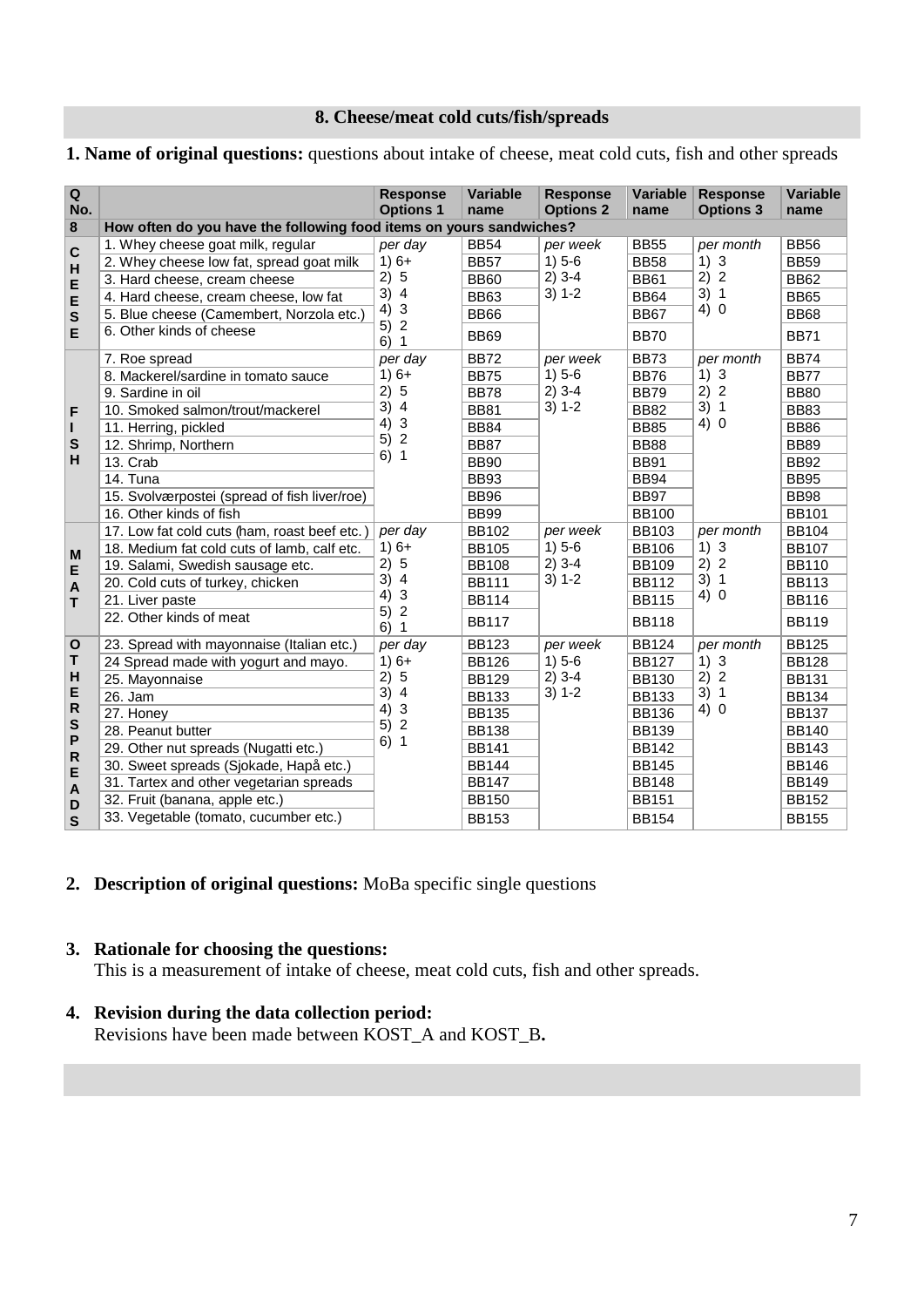#### **9. Eggs**

<span id="page-7-0"></span>

|  | 1. Name of original questions: questions about intake of eggs |
|--|---------------------------------------------------------------|
|--|---------------------------------------------------------------|

| $\Omega$ |                                                                    | <b>Response</b><br><b>Options 1</b> | <b>Variable</b><br>name | <b>Response</b><br><b>Options 2</b>              | name         | Variable Response<br><b>Options 3</b> | <b>Variable</b><br>name |
|----------|--------------------------------------------------------------------|-------------------------------------|-------------------------|--------------------------------------------------|--------------|---------------------------------------|-------------------------|
| 9        | How many eggs have you eaten on average since you became pregnant? |                                     |                         |                                                  |              |                                       |                         |
|          | Eggs-fried, boiled, scrambled, omelet                              | per day<br>$1)$ 2+<br>2) 1          | <b>BB156</b>            | per week<br>$1) 5 - 6$<br>$2)$ 3-4<br>$3) 1 - 2$ | <b>BB157</b> | per month<br>1) $2 - 3$<br>2)1<br>3)0 | <b>BB158</b>            |
|          | Number of seagull eggs eaten last year                             |                                     |                         | 1)0<br>$2) 1-5$<br>$3) 6-10$<br>4) more than 10  |              |                                       | <b>BB159</b>            |

**2. Description of original questions:** MoBa specific single questions

#### **3. Rationale for choosing the questions:**

These questions are developed to get information about pregnant women's intake of eggs.

**4. Revision during the data collection period:** Revision between versions KOST\_A and KOST\_B, Seagull eggs not included in KOST\_A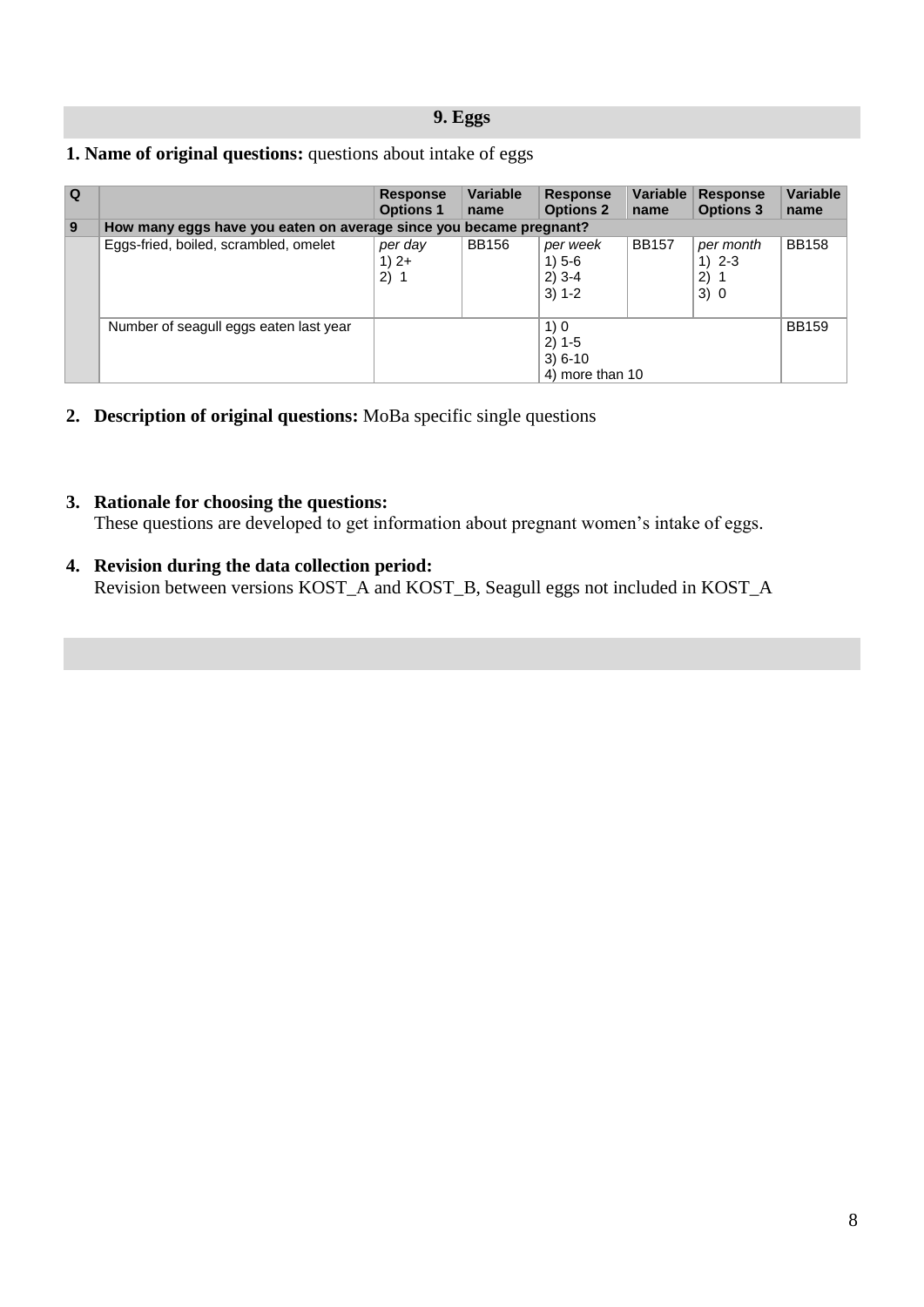#### **10. Breakfast cereals**

#### <span id="page-8-0"></span>**1. Name of original questions:** questions about breakfast cereals or porridge

| l Q |                                                                     | <b>Response</b><br><b>Options 1</b> | <b>Variable</b><br>name | <b>Response</b><br><b>Options 2</b> | Variable<br>name | <b>Response</b><br><b>Options 3</b> | Variable<br>name |
|-----|---------------------------------------------------------------------|-------------------------------------|-------------------------|-------------------------------------|------------------|-------------------------------------|------------------|
| 10  | How often do you have the following food items on yours sandwiches? |                                     |                         |                                     |                  |                                     |                  |
|     | 1. Unsweetened cereals (4-kom, All-Bran                             |                                     | <b>BB160</b>            |                                     | <b>BB161</b>     |                                     | <b>BB162</b>     |
|     | Flakes, etc.)                                                       | per day                             |                         | per week                            |                  | per month                           |                  |
|     | 2. Sweetened muesli with dried fruit, nuts,                         | $1)$ 2+                             | BB163                   | $1) 5 - 6$                          | <b>BB164</b>     | 1) $2 - 3$                          | <b>BB165</b>     |
|     | etc.                                                                | 2) 1                                |                         | $2)$ 3-4                            |                  | 2) 1                                |                  |
|     | 3. Porridge, cream of wheat, rice, etc.                             |                                     | <b>BB166</b>            | $3) 1 - 2$                          | <b>BB167</b>     | 3)0                                 | <b>BB168</b>     |
|     | 4. Corn Flakes, Frosties etc.                                       |                                     | <b>BB169</b>            |                                     | <b>BB170</b>     |                                     | <b>BB171</b>     |
|     | 5. Sugar with your cereals/porridge                                 |                                     | <b>BB172</b>            |                                     | <b>BB173</b>     |                                     | <b>BB174</b>     |
|     | 6. Jam with your cereals/porridge                                   |                                     | <b>BB175</b>            |                                     | <b>BB176</b>     |                                     | <b>BB177</b>     |

**2. Description of original questions:** MoBa specific single questions

#### **3. Rationale for choosing the questions:**

These questions are developed to get information about pregnant women's intake of cereals.

#### **4. Revision during the data collection period:**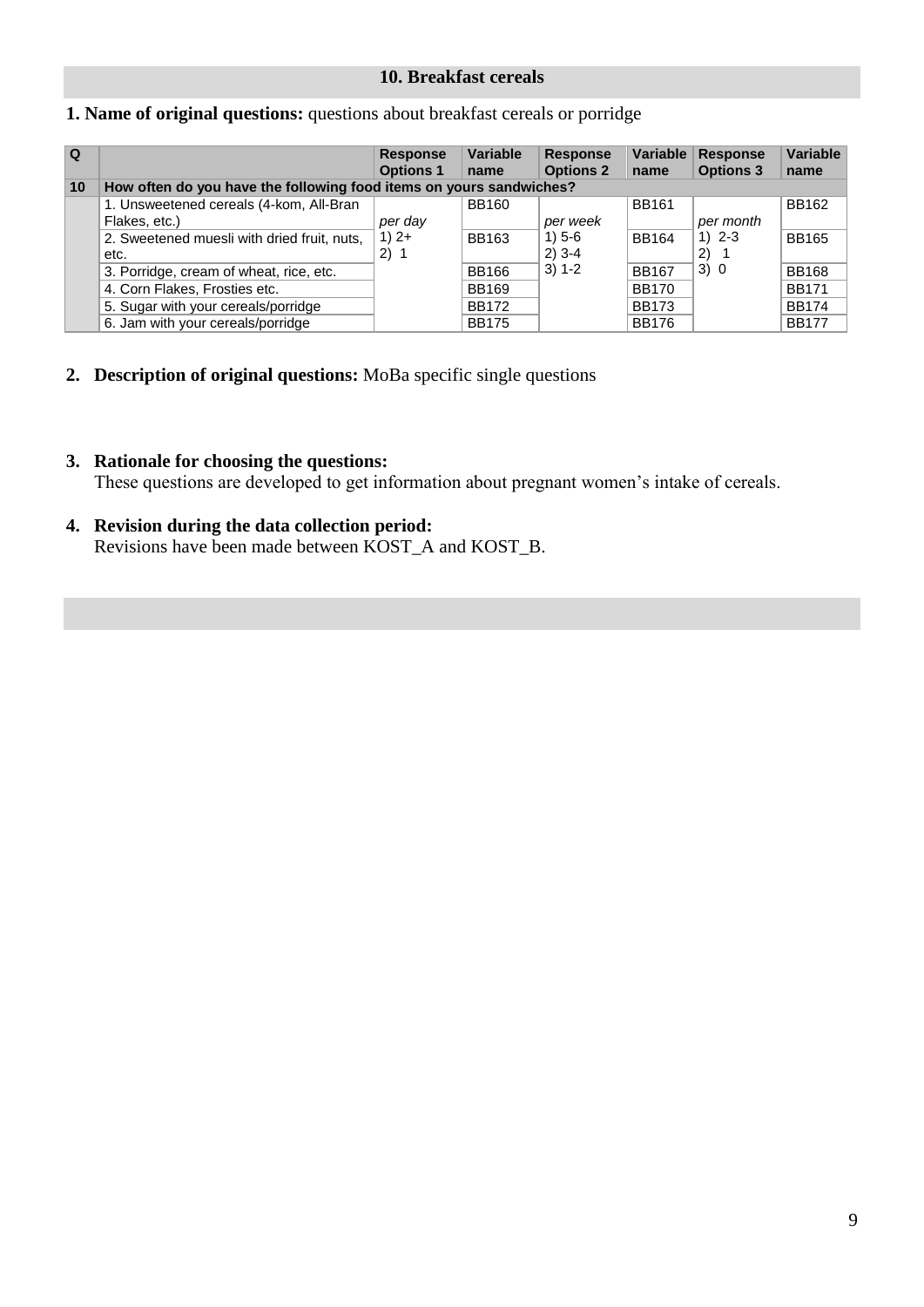## **11-12. Beverage**

## <span id="page-9-0"></span>**1. Name of original questions:** questions about beverage consumption

| $\overline{\mathbf{Q}}$ |                                                                                                    | <b>Response</b><br><b>Options 1</b> | Variable<br>name | <b>Response</b><br><b>Options 2</b> | Variable<br>name | <b>Response</b><br><b>Options 3</b> | Variable<br>name |
|-------------------------|----------------------------------------------------------------------------------------------------|-------------------------------------|------------------|-------------------------------------|------------------|-------------------------------------|------------------|
| 11                      | How many cup/glasses have you been drinking on average of the following beverages since you became |                                     |                  |                                     |                  |                                     |                  |
|                         | pregnant? Please include also milk/yogurt with your breakfast cereals.                             |                                     |                  |                                     |                  |                                     |                  |
|                         | Milk and yogurt                                                                                    |                                     |                  |                                     |                  |                                     |                  |
|                         | 1. Full-fat milk, fermented milk (1 glass)                                                         |                                     | <b>BB178</b>     |                                     | <b>BB179</b>     |                                     | <b>BB180</b>     |
|                         | 2.Low-fat milk(1 glass)                                                                            | per day                             | <b>BB181</b>     | per week<br>$1) 5-6$<br>$2)$ 3-4    | <b>BB182</b>     | per month                           | <b>BB183</b>     |
|                         | 3. Extra low-fat milk(1 glass)                                                                     | $1)8+$                              | <b>BB184</b>     |                                     | <b>BB185</b>     | $1) 2 - 3$                          | <b>BB186</b>     |
|                         | 4. Skimmed/fermented sk. milk                                                                      | $2) 6-7$                            | <b>BB187</b>     |                                     | <b>BB188</b>     | 2) 1                                | <b>BB189</b>     |
|                         | 5. Cultura, all types(1 glass)                                                                     | $3)$ 4-5                            | <b>BB190</b>     | $3) 1-2$                            | <b>BB191</b>     | 3)0                                 | <b>BB192</b>     |
|                         | 6. Biola milk, Biola yogurt(1 glass)                                                               | $4) 2 - 3$                          | <b>BB193</b>     |                                     | <b>BB194</b>     |                                     | <b>BB195</b>     |
|                         | 7. Yogurt, plain/with fruit(1 glass)                                                               | 5)1                                 | <b>BB196</b>     |                                     | <b>BB197</b>     |                                     | <b>BB198</b>     |
|                         | 8. Low-fat yogurt(1 glass)                                                                         |                                     | <b>BB199</b>     |                                     | <b>BB200</b>     |                                     | <b>BB201</b>     |
|                         | 9. Go'morgen yogurt (1 serving)                                                                    |                                     | <b>BB202</b>     |                                     | <b>BB203</b>     |                                     | <b>BB204</b>     |
|                         | 10. Chocolate milk, Litago(1 glass)                                                                |                                     | <b>BB205</b>     |                                     | <b>BB206</b>     |                                     | <b>BB207</b>     |
|                         | 11. Soya milk(1 glass)                                                                             |                                     | <b>BB208</b>     |                                     | <b>BB209</b>     |                                     | <b>BB210</b>     |
|                         | 12. Rice and oat milk(1 glass)                                                                     |                                     | <b>BB211</b>     |                                     | <b>BB212</b>     |                                     | <b>BB213</b>     |
|                         |                                                                                                    |                                     |                  |                                     |                  |                                     |                  |
|                         | Juice/soft drink/water/alcohol                                                                     |                                     |                  |                                     |                  |                                     |                  |
|                         | 13. Orange juice(1 glass)                                                                          |                                     | <b>BB214</b>     |                                     | <b>BB215</b>     |                                     | <b>BB216</b>     |
|                         | 14. Other fruit juice, nectar(1 glass)                                                             | per day                             | <b>BB217</b>     | per week                            | <b>BB218</b>     | per month                           | <b>BB219</b>     |
|                         | 15. Tomato- and vegetable juices(1 glass)                                                          | $1)8+$<br>$2) 6-7$                  | <b>BB220</b>     | $1) 5-6$                            | <b>BB221</b>     | $1) 2-3$<br>2) 1<br>3)0             | <b>BB222</b>     |
|                         | 16. Fruit syrup, sweetened(1 glass)                                                                |                                     | <b>BB223</b>     | $2)$ 3-4                            | <b>BB224</b>     |                                     | <b>BB225</b>     |
|                         | 17. Fruit syrup, light products(1 glass)                                                           | $3)$ 4-5<br>$4) 2 - 3$              | <b>BB226</b>     | $3) 1 - 2$                          | <b>BB227</b>     |                                     | <b>BB228</b>     |
|                         | 18. Coca Cola/Pepsi with sugar(1 glass)                                                            | 5)1                                 | <b>BB229</b>     |                                     | <b>BB230</b>     |                                     | <b>BB231</b>     |
|                         | 19. Other soft drinks with sugar(1 glass)                                                          |                                     | <b>BB232</b>     |                                     | <b>BB233</b>     |                                     | <b>BB234</b>     |
|                         | 20. Diet Coca Cola/Pepsi (1 glass)                                                                 |                                     | <b>BB235</b>     |                                     | <b>BB236</b>     |                                     | <b>BB237</b>     |
|                         | 21. Other light soft drinks(1 glass)                                                               |                                     | <b>BB238</b>     |                                     | <b>BB239</b>     |                                     | <b>BB240</b>     |
|                         | 22. Energy drinks (Battery etc.) (1 glass)                                                         |                                     | <b>BB241</b>     |                                     | <b>BB242</b>     |                                     | <b>BB243</b>     |
|                         | 23. Tap water(1 glass)                                                                             |                                     | <b>BB244</b>     |                                     | <b>BB245</b>     |                                     | <b>BB246</b>     |
|                         | 24. Uncarbonated water, bottled(1 glass)                                                           |                                     | <b>BB247</b>     |                                     | <b>BB248</b>     |                                     | <b>BB249</b>     |
|                         | 25. Carbonated water(1 glass)                                                                      |                                     | <b>BB250</b>     |                                     | <b>BB251</b>     |                                     | <b>BB252</b>     |
|                         | 26. Non-alcoholic beer, small beer(1<br>glass)                                                     |                                     | <b>BB253</b>     |                                     | <b>BB254</b>     |                                     | <b>BB255</b>     |
|                         | 27. Pilsner beer(1 glass)                                                                          |                                     | <b>BB256</b>     |                                     | <b>BB257</b>     |                                     | <b>BB258</b>     |
|                         | 28. Wine(1 glass)                                                                                  |                                     | <b>BB259</b>     |                                     | <b>BB260</b>     |                                     | <b>BB261</b>     |
|                         | 29. Spirits, brandy, liqueur(1 drink)                                                              |                                     | <b>BB262</b>     |                                     | <b>BB263</b>     |                                     | <b>BB264</b>     |
|                         | Coffee/tea                                                                                         |                                     |                  |                                     |                  |                                     |                  |
|                         | 30. Filter coffee (1 cup)                                                                          |                                     | <b>BB265</b>     |                                     | <b>BB266</b>     |                                     | <b>BB267</b>     |
|                         | 31. Coffee instant(1 cup)                                                                          | per day                             | <b>BB268</b>     | per week                            | <b>BB269</b>     | per month                           | <b>BB270</b>     |
|                         | 32. Coffee boiled/press (1 cup)                                                                    | $1)8+$                              | <b>BB271</b>     | $1) 5-6$                            | <b>BB272</b>     | $1) 2-3$                            | <b>BB273</b>     |
|                         | 33. Café latte, cappuccino(1 cup)                                                                  | $2) 6-7$<br>$3)$ 4-5                | <b>BB274</b>     | $2)$ 3-4<br>$3) 1 - 2$              | <b>BB275</b>     | 2) 1<br>3)0                         | <b>BB276</b>     |
|                         | 34. Espresso(1 cup)                                                                                | $4) 2 - 3$                          | <b>BB277</b>     |                                     | <b>BB278</b>     |                                     | <b>BB279</b>     |
|                         | 35. Decaffeinated coffee(1 cup)                                                                    | 5)1                                 | <b>BB280</b>     |                                     | <b>BB281</b>     |                                     | BB282            |
|                         | 36. Fig/barley coffee(1 cup)                                                                       |                                     | <b>BB283</b>     |                                     | <b>BB284</b>     |                                     | <b>BB285</b>     |
|                         | 37. Tea (ordinary, Lipton fruit tea etc.) (1<br>cup)                                               |                                     | <b>BB286</b>     |                                     | <b>BB287</b>     |                                     | <b>BB288</b>     |
|                         | 38. Green tea(1 cup)                                                                               |                                     | <b>BB289</b>     |                                     | <b>BB290</b>     |                                     | <b>BB291</b>     |
|                         | 39. Rosehip tea, herb tea(1 mug)                                                                   |                                     | <b>BB292</b>     |                                     | <b>BB293</b>     |                                     | <b>BB294</b>     |
| 12                      | In how many cups do you use milk/cream/sugar with your coffee/tea?                                 |                                     |                  |                                     |                  |                                     |                  |
|                         | 1. Milk/cream in coffee/tea                                                                        | per day                             | <b>BB295</b>     | per week                            | <b>BB296</b>     | per month                           | <b>BB297</b>     |
|                         |                                                                                                    | $1)8+$                              |                  | $1) 5-6$                            |                  | $1) 2-3$                            |                  |
|                         | 2. Sugar/honey in coffee/tea                                                                       | $2) 6-7$                            | <b>BB298</b>     | $2)$ 3-4                            | <b>BB299</b>     | 2) 1                                | <b>BB300</b>     |
|                         |                                                                                                    | $3)$ 4-5                            |                  | $3) 1 - 2$                          |                  | 3)0                                 |                  |
|                         | 3. Artificial sweetener in coffee/tea                                                              | $4) 2 - 3$                          | <b>BB301</b>     |                                     | <b>BB302</b>     |                                     | <b>BB303</b>     |
|                         |                                                                                                    | 5)1                                 |                  |                                     |                  |                                     |                  |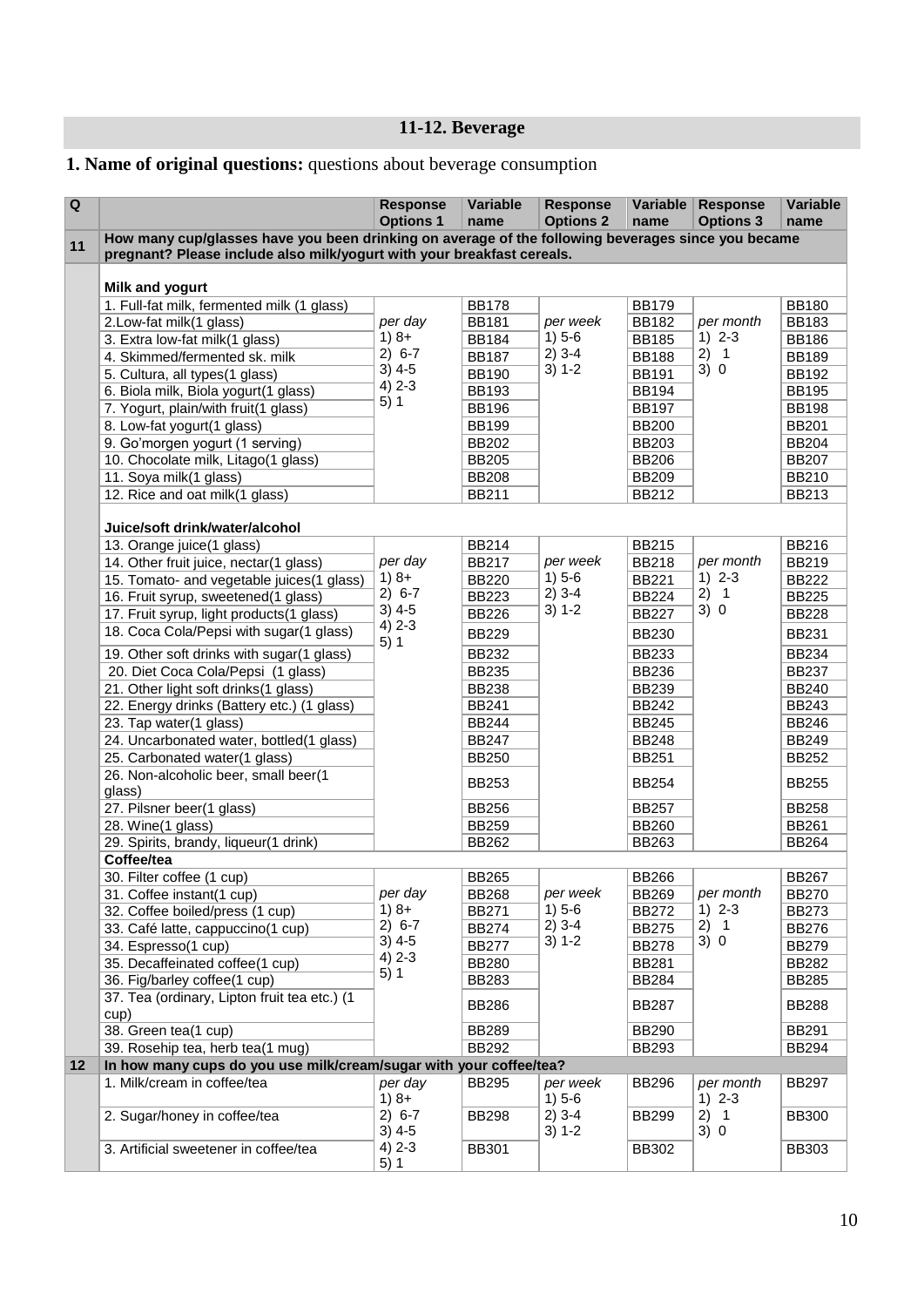- **2. Description of original questions:** MoBa specific single questions
- **3. Rationale for choosing the questions:** These questions were developed to get information about pregnant women's beverage consumption.
- **4. Revision during the data collection period:** Revisions have been made between KOST\_A and KOST\_B.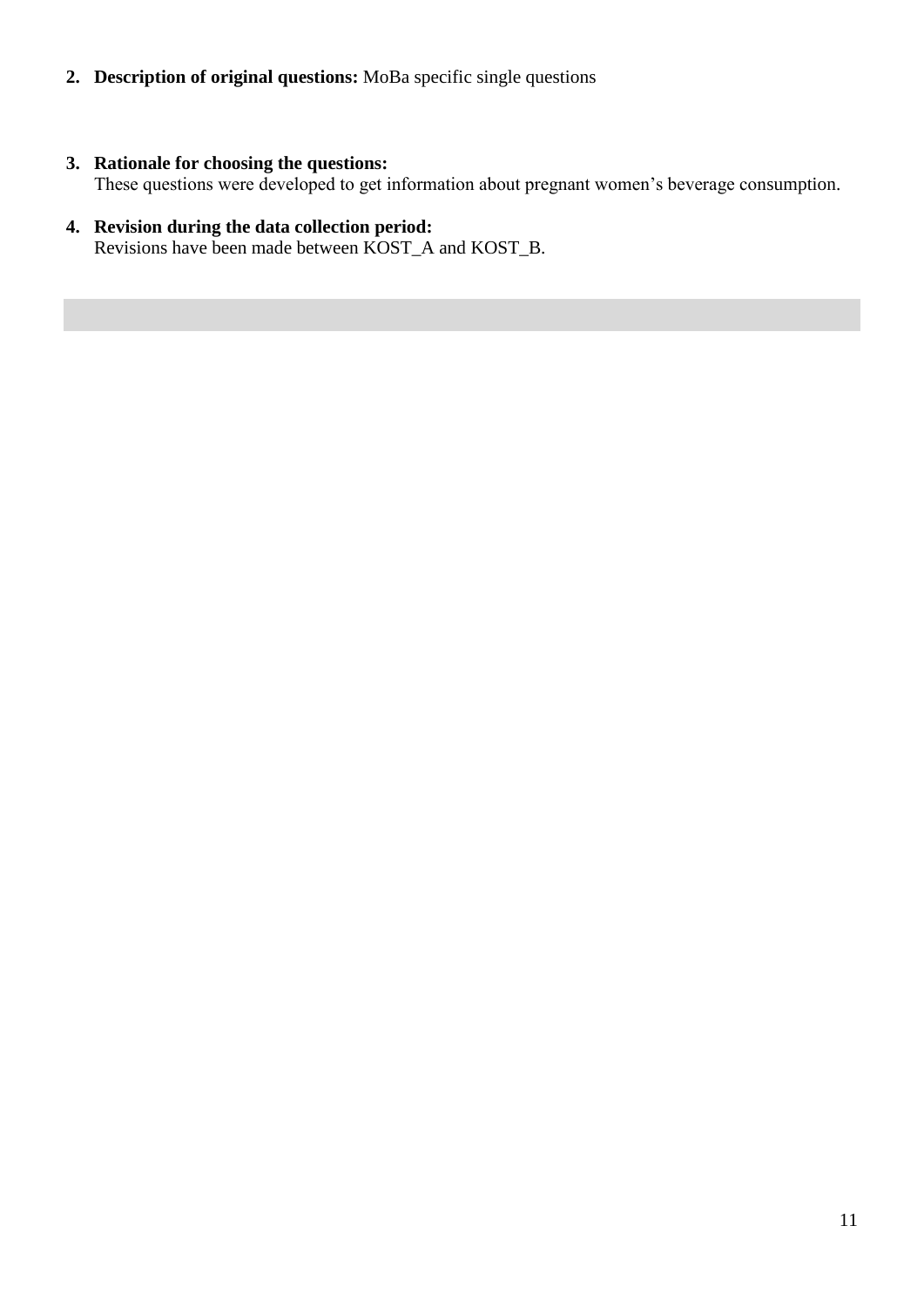## **13-14. Hot meals**

## <span id="page-11-0"></span>**1. Name of original questions:** questions about hot meals

| $\mathbf Q$ |                                                                                               | <b>Response</b><br><b>Options 1</b> | Variable name | <b>Response</b><br><b>Options 2</b> | <b>Variable</b> |
|-------------|-----------------------------------------------------------------------------------------------|-------------------------------------|---------------|-------------------------------------|-----------------|
| 13          | How often have you on average had the following for your hot meals since you became pregnant? |                                     |               |                                     | name            |
|             | <b>General questions</b>                                                                      |                                     |               |                                     |                 |
|             | 1. Meat and meat products                                                                     | per week                            | <b>BB307</b>  | per month                           | <b>BB308</b>    |
|             | 2. Meat and meat products prepared as grilled                                                 | $1)6+$                              | <b>BB309</b>  | 1)3                                 | <b>BB310</b>    |
|             | 3. Offal                                                                                      | 2) 5                                | <b>BB311</b>  | 2) 2                                | <b>BB312</b>    |
|             | 4. Chicken, turkey                                                                            | 3)4                                 | <b>BB313</b>  | 3)1                                 | <b>BB314</b>    |
|             | 5. Fish, fish products, boiled/cooked in oven                                                 | 4)3                                 | <b>BB315</b>  | 4)0                                 | <b>BB316</b>    |
|             | 6. Fish, fish products, fried                                                                 | 5)2                                 | <b>BB317</b>  |                                     | <b>BB318</b>    |
|             | 7. Vegetarian dishes                                                                          | 6)1                                 | <b>BB319</b>  |                                     | <b>BB320</b>    |
|             | More detailed questions                                                                       |                                     |               |                                     |                 |
| 14          | How often have you on average had the following for your hot meals since you became pregnant? |                                     |               |                                     |                 |
|             | Hot meal with meat products                                                                   |                                     |               |                                     |                 |
|             | 1. Meat/pork sausage                                                                          | per week                            | <b>BB321</b>  | per month                           | <b>BB322</b>    |
|             | 2. Hot dogs and/or frankfurters                                                               | $1)6+$                              | <b>BB323</b>  | 1)3                                 | <b>BB324</b>    |
|             | 3. Chicken and/or turkey sausage                                                              | 2) 5                                | <b>BB325</b>  | 2) 2                                | <b>BB326</b>    |
|             | 4. Meat balls, meat loaf                                                                      | 3)4                                 | <b>BB327</b>  | 3)1                                 | <b>BB328</b>    |
|             | 5. Hamburger, meat patty                                                                      | 4)3                                 | <b>BB329</b>  | 4)0                                 | <b>BB330</b>    |
|             | 6. minced meat                                                                                | 5)2                                 |               |                                     |                 |
|             |                                                                                               | 6)1                                 | <b>BB331</b>  |                                     | <b>BB332</b>    |
|             | <b>Beef/veal</b>                                                                              |                                     |               |                                     |                 |
|             | 7. Beef and/or veal roast                                                                     | per week                            | <b>BB333</b>  | per month                           | <b>BB334</b>    |
|             |                                                                                               | $1)6+$                              |               | 1)3                                 |                 |
|             | 8. Beef (fillet, tenderloin, sirloin, entrecote)                                              | 2) 5                                | <b>BB335</b>  | 2) 2                                | <b>BB336</b>    |
|             |                                                                                               | 3)4                                 |               | 3)1                                 |                 |
|             | 9. T-bone steak, beef and veal                                                                | 4)3<br>5)2                          | <b>BB337</b>  | 4)0                                 | <b>BB338</b>    |
|             |                                                                                               | 6)1                                 |               |                                     |                 |
|             | 10. Beef stew, beef soup                                                                      |                                     | <b>BB339</b>  |                                     | <b>BB340</b>    |
|             | <b>Pork</b>                                                                                   |                                     |               |                                     |                 |
|             | 11. Pork chop, pork roast, pork schnitzel                                                     | per week<br>$1)6+$                  | <b>BB341</b>  | per month                           | <b>BB342</b>    |
|             | 12. Pork tenderloin, fillet                                                                   | 2) 5                                | <b>BB343</b>  | 1)3<br>2) 2                         | <b>BB344</b>    |
|             | 13. Pork loin smoked                                                                          | 3)4                                 | <b>BB345</b>  | 3)1                                 | <b>BB346</b>    |
|             | 14. Pork belly bacon, spareribs                                                               | 4)3                                 | <b>BB347</b>  | 4)0                                 | <b>BB348</b>    |
|             | 15. Bacon                                                                                     | 5)2                                 | <b>BB349</b>  |                                     | <b>BB350</b>    |
|             | 16. Pork stew<br>Lamb                                                                         | 6)1                                 | <b>BB351</b>  |                                     | <b>BB352</b>    |
|             | 17. Lamb roast, lamb sirloin                                                                  |                                     | <b>BB353</b>  |                                     | <b>BB354</b>    |
|             | 18. Lamb stews (Fårikål etc.)                                                                 |                                     | <b>BB355</b>  |                                     | <b>BB356</b>    |
|             | Venison                                                                                       |                                     |               |                                     |                 |
|             | 19. Reindeer roast                                                                            | per week                            | <b>BB357</b>  |                                     | <b>BB358</b>    |
|             | 20. Roast of elk, roe deer, fallow deer                                                       | $1)6+$                              | <b>BB359</b>  | per month<br>1)3                    | <b>BB360</b>    |
|             | 21. Reindeer patty/reindeer stew                                                              | 2) 5                                | <b>BB361</b>  | 2) 2                                | <b>BB362</b>    |
|             | 22. Patty/stew of elk, roe/fallow deer                                                        | 3)4                                 | <b>BB363</b>  | 3)1                                 | <b>BB364</b>    |
|             | Offal                                                                                         | 4)3                                 |               | 4)0                                 |                 |
|             | 23. Liver, kidney from beef, pork                                                             | 5)2                                 | <b>BB365</b>  |                                     | <b>BB366</b>    |
|             | 24. Liver kidney from lamb                                                                    | 6)1                                 | <b>BB367</b>  |                                     | <b>BB368</b>    |
|             | 25. Liver, kidney from venison                                                                |                                     | <b>BB369</b>  |                                     | <b>BB370</b>    |
|             | 26. Black pudding, lungemos (hashed lungs)                                                    |                                     | <b>BB371</b>  |                                     | <b>BB372</b>    |
|             | Hot meal with poultry                                                                         |                                     |               |                                     |                 |
|             | 27. Chicken fillet, turkey fillet                                                             | per week                            | <b>BB373</b>  | per month                           | <b>BB374</b>    |
|             | 28. Fried chicken                                                                             | $1)6+$                              | <b>BB375</b>  | 1)3                                 | <b>BB376</b>    |
|             | 29. Pan fried/baked/boiled chicken, hen,                                                      | 2) 5                                | <b>BB377</b>  | 2) 2                                | <b>BB378</b>    |
|             | turkey                                                                                        | 3)4                                 |               | 3)1                                 |                 |
|             | 30. Chicken schnitzel, nuggets                                                                | 4)3                                 | <b>BB379</b>  | 4)0                                 | <b>BB380</b>    |
|             | 31. Game (grouse, pheasant etc.)                                                              | 5)2                                 | <b>BB381</b>  |                                     | <b>BB382</b>    |
|             | 32. Other poultry (duck, goose, ostrich)                                                      | 6)1                                 | <b>BB383</b>  |                                     | <b>BB384</b>    |
|             |                                                                                               |                                     |               |                                     |                 |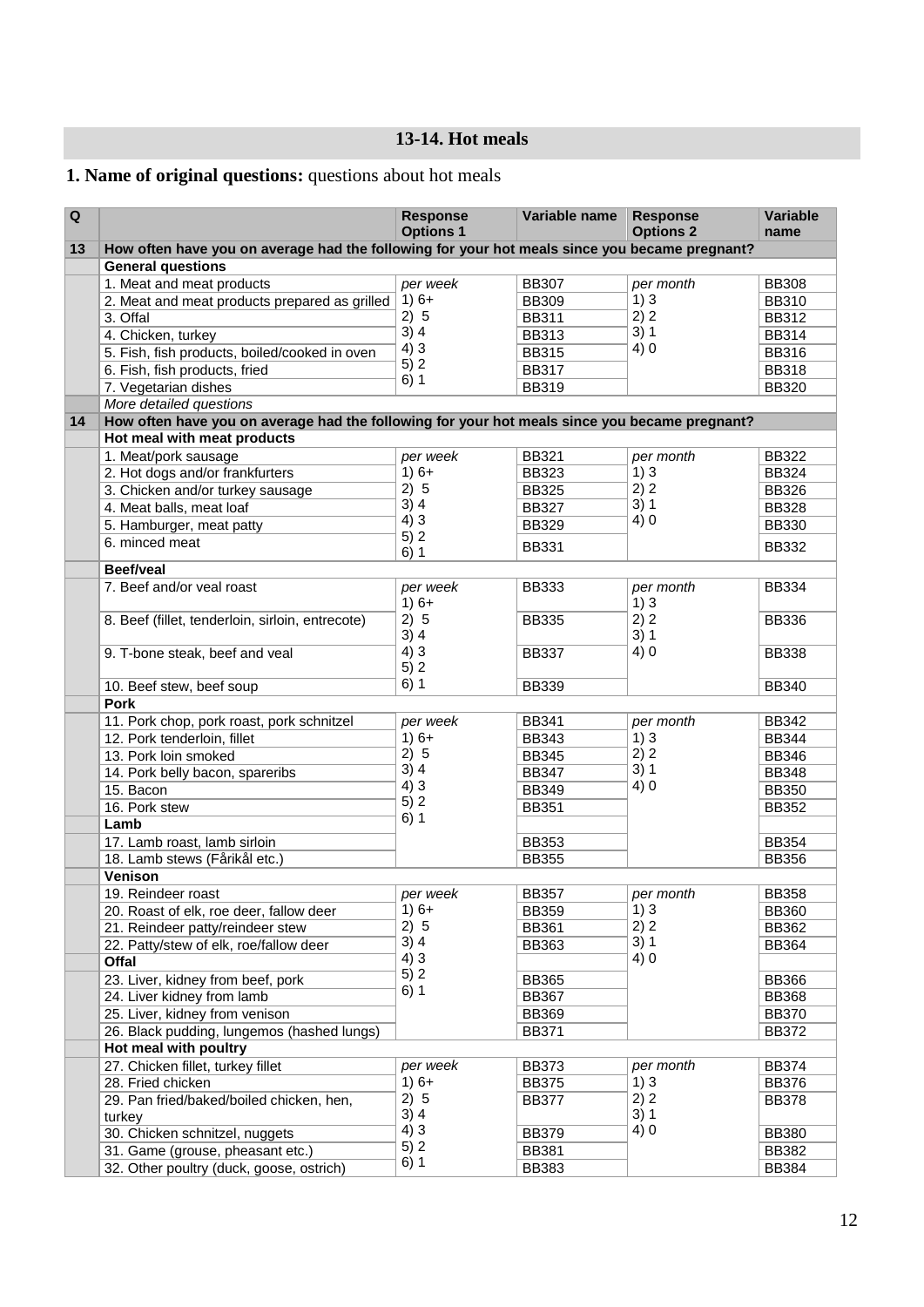#### **13-14. Hot meals (cont.)**

#### <span id="page-12-0"></span>**1. Name of original questions:** questions about hot meals

| $\overline{Q}$ |                                                                                               | <b>Response</b><br><b>Options 1</b> | Variable name | <b>Response</b><br><b>Options 2</b> | Variable<br>name |
|----------------|-----------------------------------------------------------------------------------------------|-------------------------------------|---------------|-------------------------------------|------------------|
| 14             | How often have you on average had the following for your hot meals since you became pregnant? |                                     |               |                                     |                  |
|                | Seafood                                                                                       |                                     |               |                                     |                  |
|                | 33. Cod, saithe, haddock, Pollack                                                             | per week                            | <b>BB385</b>  | per month                           | <b>BB386</b>     |
|                | 34. Mackerel, herring                                                                         | $1)6+$                              | <b>BB387</b>  | 1)3                                 | <b>BB388</b>     |
|                | 35. Salmon, trout                                                                             | 2) 5                                | <b>BB389</b>  | 2) 2                                | <b>BB390</b>     |
|                | 36. Halibut, plaice, founder                                                                  | 3)4                                 | <b>BB391</b>  |                                     | <b>BB392</b>     |
|                | 37. Tuna fish                                                                                 | 4)3                                 | <b>BB393</b>  |                                     | <b>BB394</b>     |
|                | 38. Perch, pike, pikecake                                                                     | 5)2                                 | <b>BB395</b>  |                                     | <b>BB396</b>     |
|                | 39. Other fishes                                                                              | 6)1                                 | <b>BB397</b>  |                                     | <b>BB398</b>     |
|                | 40. Fish cake, fish pudding, fish balls                                                       |                                     | <b>BB399</b>  |                                     | <b>BB400</b>     |
|                | 41. Fish finger, breaded fish                                                                 |                                     | <b>BB401</b>  |                                     | <b>BB402</b>     |
|                | 42. Fish casserole, soup                                                                      |                                     | <b>BB403</b>  |                                     | <b>BB404</b>     |
|                | 43. Shrimps                                                                                   |                                     | <b>BB405</b>  |                                     | <b>BB406</b>     |
|                | 44. Mussels                                                                                   |                                     | <b>BB407</b>  |                                     | <b>BB408</b>     |
|                | 45. Crab                                                                                      |                                     | <b>BB409</b>  |                                     | <b>BB410</b>     |
|                | 46. Roe                                                                                       |                                     | <b>BB411</b>  |                                     | <b>BB412</b>     |
|                | 47. Fish liver                                                                                |                                     | <b>BB413</b>  |                                     | <b>BB414</b>     |
|                | Pasta                                                                                         |                                     |               |                                     |                  |
|                | 48. Pasta with meat (Spaghetti bolognaise,                                                    | per week                            | <b>BB415</b>  | per month                           | <b>BB416</b>     |
|                | lasagna, etc.)                                                                                | $1)6+$                              |               | 1)3                                 |                  |
|                | 49. Pasta with fish/mussels/shrimp                                                            | 2)5                                 | <b>BB417</b>  | 2) 2                                | <b>BB418</b>     |
|                | 50. Pasta with vegetables                                                                     | 3)4                                 | <b>BB419</b>  |                                     | <b>BB420</b>     |
|                | 51. Pasta with only tomato sauce/ketchup                                                      | 4)3                                 | <b>BB421</b>  |                                     | <b>BB422</b>     |
|                | 52. Cheese (parmesan, etc.) with pasta                                                        | 5)2<br>6)1                          | <b>BB423</b>  |                                     | <b>BB424</b>     |
|                | Other hot meals                                                                               |                                     |               |                                     |                  |
|                | 53. Pizza                                                                                     | per week                            | <b>BB425</b>  | per month                           | <b>BB426</b>     |
|                | 54. Taco, burritos etc.                                                                       | $1)6+$                              | <b>BB427</b>  | 1)3                                 | <b>BB428</b>     |
|                | 55. Pancakes                                                                                  | 2) 5                                | <b>BB429</b>  | 2) 2                                | <b>BB430</b>     |
|                | 56. Cream of rice etc. (not breakfast)                                                        | 3)4                                 | <b>BB431</b>  |                                     | <b>BB432</b>     |
|                | 57. Soup, homemade and packaged                                                               | 4)3                                 | <b>BB433</b>  | 4)0                                 | <b>BB434</b>     |
|                | 58. Only with vegetables                                                                      | 5)2                                 | <b>BB435</b>  |                                     | <b>BB436</b>     |
|                | 59. With beans and /or lentils                                                                | 6)1                                 | <b>BB437</b>  |                                     | <b>BB438</b>     |
|                | 60. With soy products (sausage, burger)                                                       |                                     | <b>BB439</b>  | 3)1<br>4)0<br>3)1<br>4)0<br>3)1     | <b>BB440</b>     |

#### **2. Description of original questions:** MoBa specific single questions

#### **3. Rationale for choosing the questions:**

These questions are developed to get information about pregnant women's intake of hot meals.

#### **4. Revision during the data collection period:**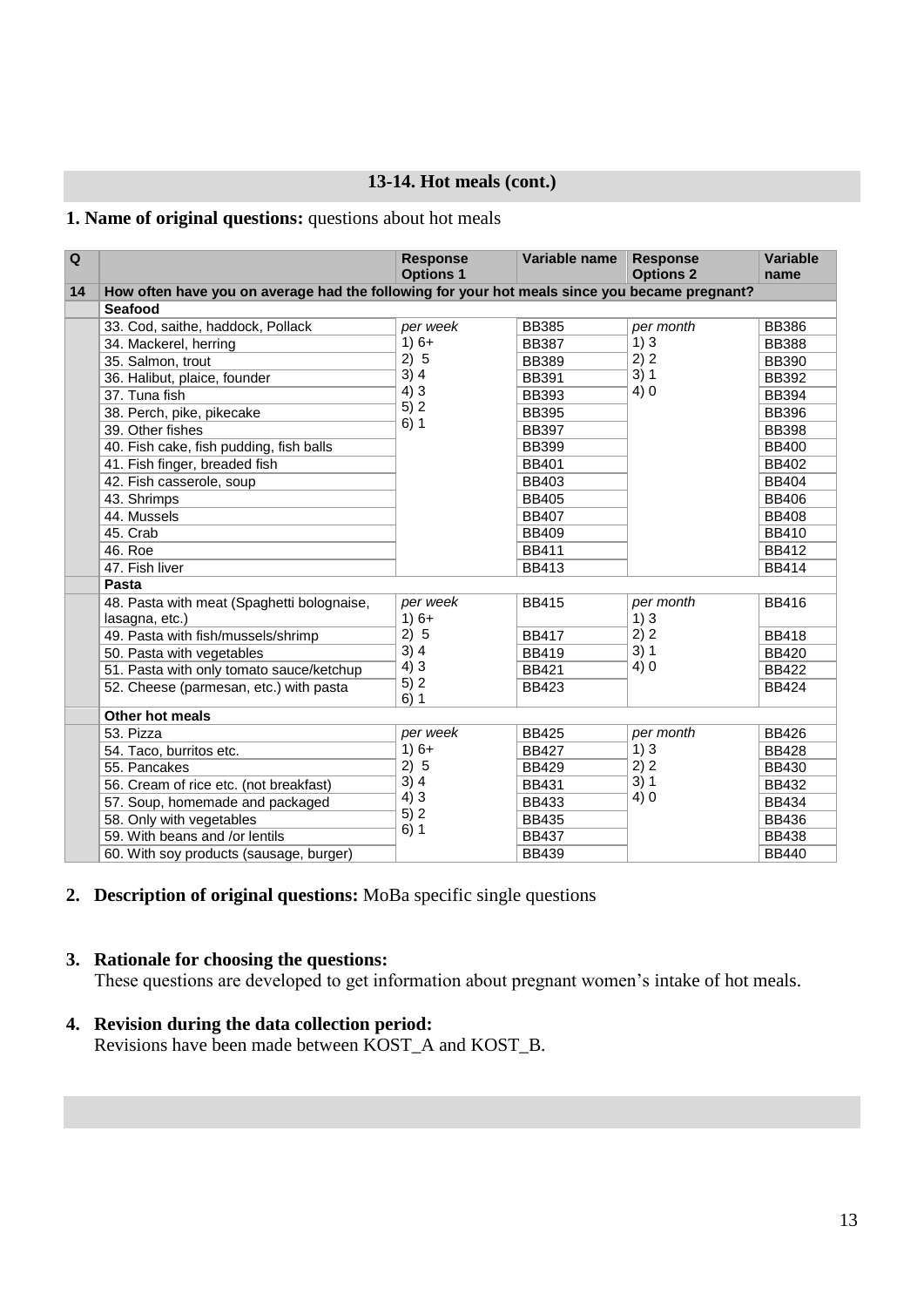#### **15. With your hot meal**

#### <span id="page-13-0"></span>**1. Name of original questions:** questions about the food eaten with hot meals

| Q  |                                                                                         | <b>Response</b><br><b>Options 1</b> | <b>Variable</b><br>name | <b>Response</b><br><b>Options 2</b> | Variable<br>name | <b>Response</b><br><b>Options 3</b> | <b>Variable</b><br>name |
|----|-----------------------------------------------------------------------------------------|-------------------------------------|-------------------------|-------------------------------------|------------------|-------------------------------------|-------------------------|
| 15 | How often have you on average eaten the following food items since you became pregnant? |                                     |                         |                                     |                  |                                     |                         |
|    | Milk and yogurt                                                                         |                                     |                         |                                     |                  |                                     |                         |
|    | 1. Potatoes (boiled, baked, mashed)                                                     |                                     | <b>BB441</b>            |                                     | <b>BB442</b>     |                                     | <b>BB443</b>            |
|    | 2. French fries, fried potatoes                                                         | per day                             | <b>BB444</b>            | per week                            | <b>BB445</b>     | per month                           | <b>BB446</b>            |
|    | 3. Creamed potatoes, potato casserole                                                   | 1) 1                                | <b>BB447</b>            | $1) 5-6$                            | <b>BB448</b>     | $1) 2 - 3$                          | <b>BB449</b>            |
|    | 4. Spaghetti, macaroni, noodles                                                         |                                     | <b>BB450</b>            | $2)$ 3-4                            | <b>BB451</b>     | 2)<br>$\overline{1}$<br>3) 0        | <b>BB452</b>            |
|    | 5. Rice                                                                                 |                                     | <b>BB453</b>            | $3) 1 - 2$                          | <b>BB454</b>     |                                     | <b>BB455</b>            |
|    | 6. Millet, couscous etc.                                                                |                                     | <b>BB456</b>            |                                     | <b>BB457</b>     |                                     | <b>BB458</b>            |
|    | Gravy/trimmings                                                                         |                                     |                         |                                     |                  |                                     |                         |
|    | 7. Melted butter                                                                        |                                     | <b>BB462</b>            |                                     | <b>BB463</b>     |                                     | <b>BB464</b>            |
|    | 8. Melted margarine                                                                     | per day                             | <b>BB465</b>            | per week                            | <b>BB466</b>     | per month                           | <b>BB467</b>            |
|    | 9. Brown/white gravy                                                                    | 1) 1                                | <b>BB468</b>            | $1) 5-6$                            | <b>BB469</b>     | $1) 2 - 3$                          | <b>BB470</b>            |
|    | 10. Béarnaise sauce etc.                                                                |                                     | <b>BB471</b>            | $2)$ 3-4                            | <b>BB472</b>     | 2) 1                                | <b>BB473</b>            |
|    | 11. Mayonnaise, remoulade                                                               |                                     | <b>BB474</b>            | $3) 1 - 2$                          | <b>BB475</b>     | 3) 0                                | <b>BB476</b>            |
|    | 12. Sour cream                                                                          |                                     | <b>BB477</b>            |                                     | <b>BB478</b>     |                                     | <b>BB479</b>            |
|    | 13. Low-fat sour cream                                                                  |                                     | <b>BB480</b>            |                                     | <b>BB481</b>     |                                     | <b>BB482</b>            |
|    | 14. Ketchup                                                                             |                                     | <b>BB483</b>            |                                     | <b>BB484</b>     |                                     | <b>BB485</b>            |
|    | 15. Mustard                                                                             |                                     | <b>BB486</b>            |                                     | <b>BB487</b>     |                                     | <b>BB488</b>            |

**2. Description of original questions:** MoBa specific single questions

#### **3. Rationale for choosing the questions:**

 These questions are developed to get information about pregnant women's intake of the food eaten with hot meals.

#### **4. Revision during the data collection period:**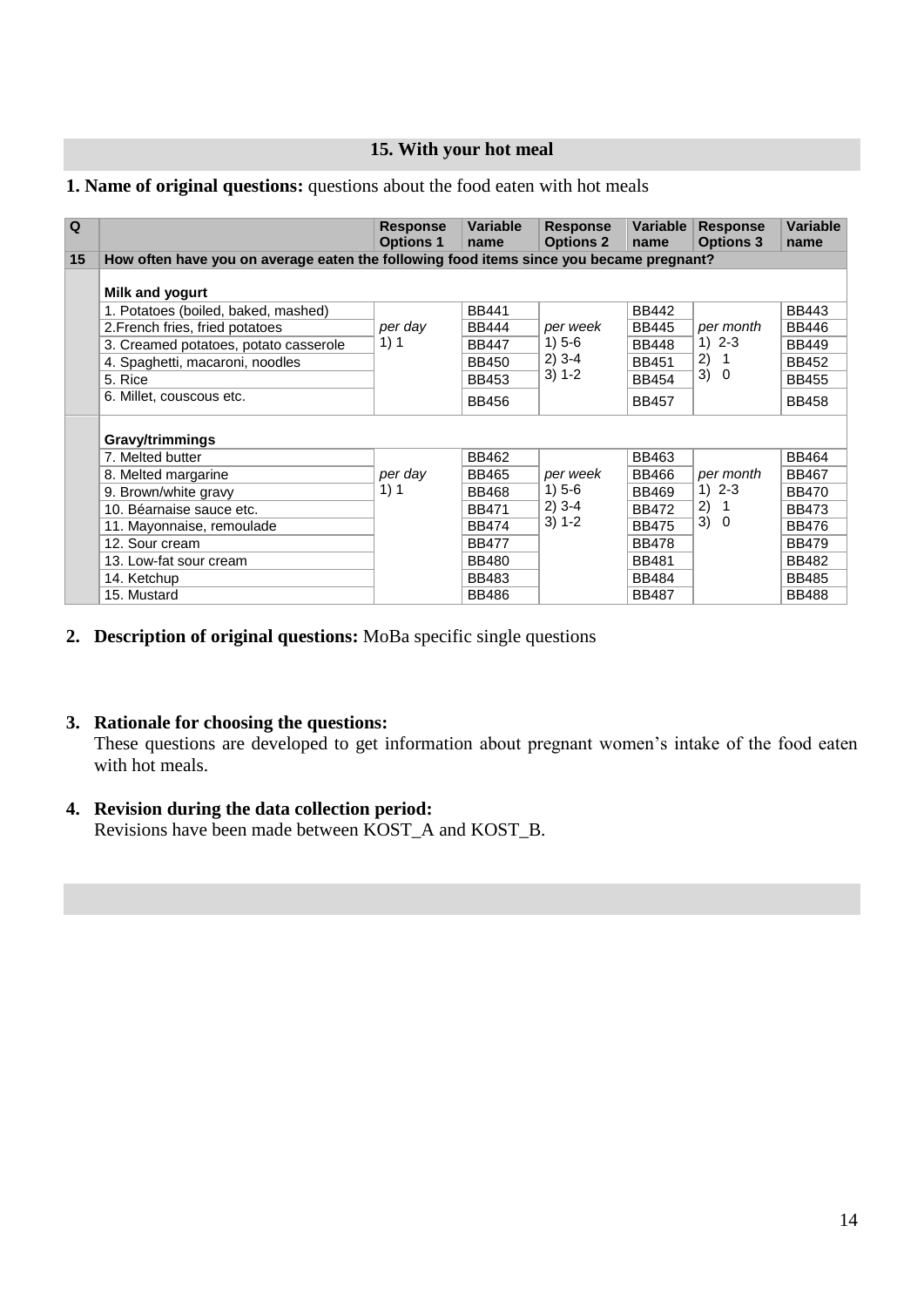#### **16. Cooking fat**

#### <span id="page-14-0"></span>**1. Name of original questions:** questions about cooking fat

| $\Omega$ |                                                                                               | <b>Response</b><br><b>Options 1</b> | <b>Variable</b><br>name | <b>Response</b><br><b>Options 2</b> | Variable<br>name | <b>Response</b><br><b>Options 3</b> | <b>Variable</b><br>name |
|----------|-----------------------------------------------------------------------------------------------|-------------------------------------|-------------------------|-------------------------------------|------------------|-------------------------------------|-------------------------|
| 16       | How often have you used the following types of fat in your cooking since you became pregnant? |                                     |                         |                                     |                  |                                     |                         |
|          | <b>Cooking fat</b>                                                                            |                                     |                         |                                     |                  |                                     |                         |
|          | 1. Butter                                                                                     |                                     | <b>BB489</b>            |                                     | <b>BB490</b>     |                                     | <b>BB491</b>            |
|          | 2. Margarine soft (Bremyk, Smørgod)                                                           | per day                             | <b>BB492</b>            | per week                            | <b>BB493</b>     | per month                           | <b>BB494</b>            |
|          | 3. Margarine hard (Melange, Per)                                                              | $1)$ 2+                             | <b>BB495</b>            | $1) 5 - 6$                          | <b>BB496</b>     | $1) 2 - 3$                          | <b>BB497</b>            |
|          | 4. Soft, Soya margarine                                                                       | 2) 1                                | <b>BB498</b>            | $2)$ 3-4                            | <b>BB499</b>     | 2)                                  | <b>BB500</b>            |
|          | 5. Margarine with olive oil (Olivero)                                                         |                                     | <b>BB501</b>            | $3) 1 - 2$                          | <b>BB502</b>     | 3) 0                                | <b>BB503</b>            |
|          | 6. Other types of margarine                                                                   |                                     | <b>BB504</b>            |                                     | <b>BB505</b>     |                                     | <b>BB506</b>            |
|          | 7. Sova oil                                                                                   |                                     | <b>BB507</b>            |                                     | <b>BB508</b>     |                                     | <b>BB509</b>            |
|          | 8. Cooking oil                                                                                |                                     | <b>BB510</b>            |                                     | <b>BB511</b>     |                                     | <b>BB512</b>            |
|          | 9. Olive oil                                                                                  |                                     | <b>BB513</b>            |                                     | <b>BB514</b>     |                                     | <b>BB515</b>            |
|          | 10. Corn oil                                                                                  |                                     | <b>BB516</b>            |                                     | <b>BB517</b>     |                                     | <b>BB518</b>            |
|          | 11. Other types of oil                                                                        |                                     | <b>BB519</b>            |                                     | <b>BB520</b>     |                                     | <b>BB521</b>            |

**2. Description of original questions:** MoBa specific single questions

#### **3. Rationale for choosing the questions:**

These questions are developed to get information about pregnant women's intake of cooking fat.

## **4. Revision during the data collection period:**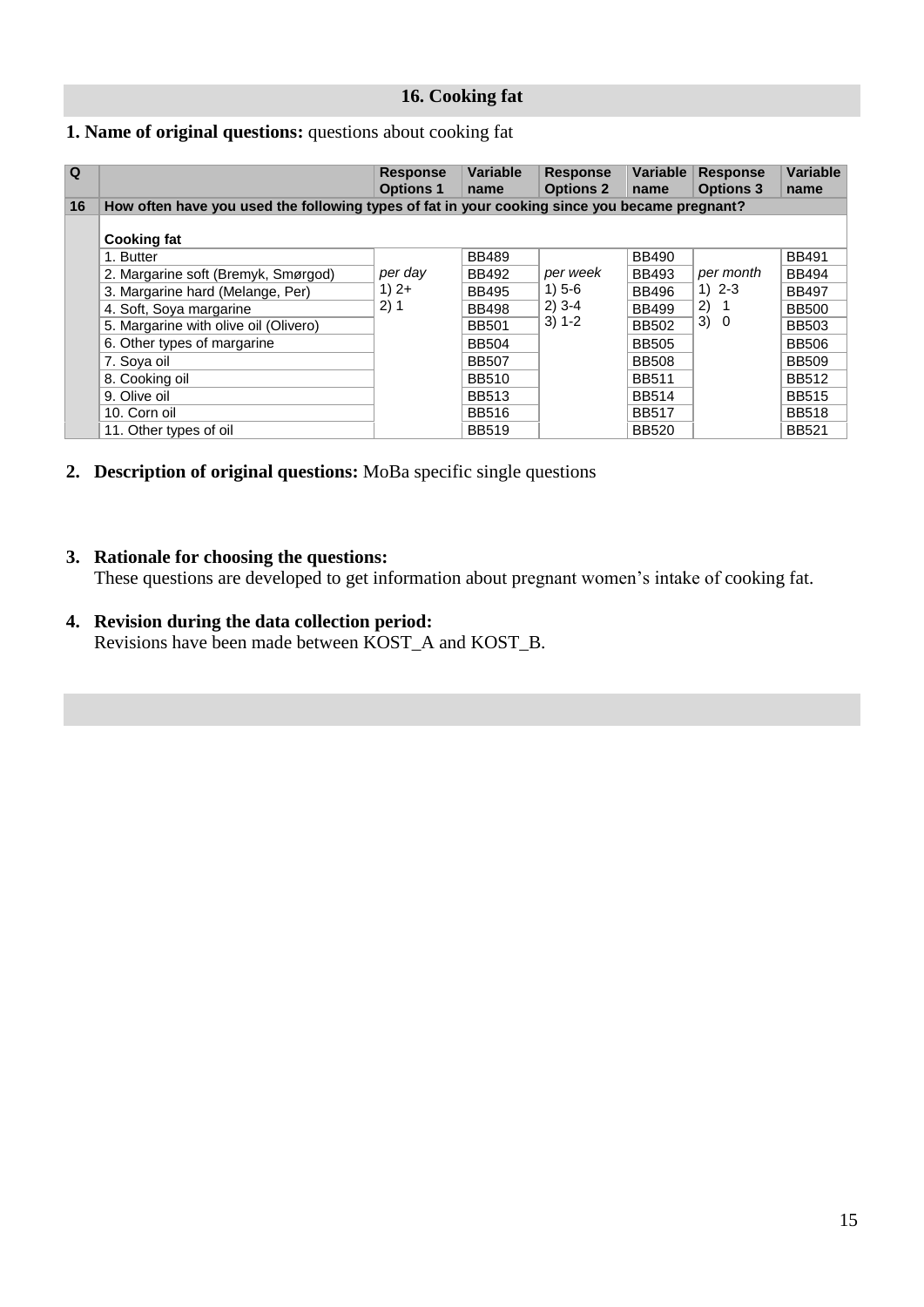**17-18. Vegetables**

#### <span id="page-15-0"></span>**1. Name of original questions:** questions about vegetables

| Q  |                                                                                       | <b>Response</b><br><b>Options 1</b> | <b>Variable</b><br>name      | <b>Response</b><br><b>Options 2</b> | Variable<br>name             | <b>Response</b><br><b>Options 3</b> | Variable<br>name             |
|----|---------------------------------------------------------------------------------------|-------------------------------------|------------------------------|-------------------------------------|------------------------------|-------------------------------------|------------------------------|
| 17 | How often have you on average had the following vegetables since you became pregnant? |                                     |                              |                                     |                              |                                     |                              |
|    |                                                                                       |                                     |                              |                                     |                              |                                     |                              |
|    | <b>General questions</b>                                                              |                                     |                              |                                     |                              |                                     |                              |
|    | 1. Raw vegetables (Salads etc.)                                                       | per day<br>$1)$ 2+                  | <b>BB522</b><br><b>BB525</b> | per week<br>$1) 5-6$                | <b>BB523</b>                 | per month<br>$1) 2 - 3$             | <b>BB524</b><br><b>BB527</b> |
|    | 2. Vegetables in casserole, soups, wok<br>etc.                                        | 2)1                                 |                              | $2)$ 3-4                            | <b>BB526</b>                 | 2) 1                                |                              |
|    | 3. Boiled vegetables with main dish                                                   |                                     | <b>BB528</b>                 | $3) 1 - 2$                          | <b>BB529</b>                 | 3) 0                                | <b>BB530</b>                 |
| 18 | More detailed questions about vegetables                                              |                                     |                              |                                     |                              |                                     |                              |
|    |                                                                                       |                                     |                              |                                     |                              |                                     |                              |
|    | <b>Vegetables</b><br>1. Frozen vegetables                                             |                                     |                              |                                     |                              |                                     |                              |
|    | 2. Cucumber                                                                           | per day<br>$1)$ 2+                  | <b>BB531</b><br><b>BB534</b> | per week<br>$1) 5-6$                | <b>BB532</b><br><b>BB535</b> | per month<br>$1) 2 - 3$             | <b>BB533</b><br><b>BB536</b> |
|    | 3. Aubergine                                                                          | 2)1                                 | <b>BB537</b>                 | $2)$ 3-4                            | <b>BB538</b>                 | 2) 1                                | <b>BB539</b>                 |
|    | 4. Avocado                                                                            |                                     | <b>BB540</b>                 | $3) 1 - 2$                          | <b>BB541</b>                 | 3) 0                                | <b>BB542</b>                 |
|    | 5. Cauliflower, raw                                                                   |                                     | <b>BB543</b>                 |                                     | <b>BB544</b>                 |                                     | <b>BB545</b>                 |
|    | 6. Cauliflower, boiled/in casseroles                                                  |                                     | <b>BB546</b>                 |                                     | <b>BB547</b>                 |                                     | <b>BB548</b>                 |
|    | 7. Broccoli, raw                                                                      |                                     | <b>BB549</b>                 |                                     | <b>BB550</b>                 |                                     | <b>BB551</b>                 |
|    | 8. Broccoli, boiled /in casseroles                                                    |                                     | <b>BB552</b>                 |                                     | <b>BB553</b>                 |                                     | <b>BB554</b>                 |
|    | 9. Green beans, haricots verts                                                        |                                     | <b>BB555</b>                 |                                     | <b>BB556</b>                 |                                     | <b>BB557</b>                 |
|    | 10. Peas                                                                              |                                     | <b>BB558</b>                 |                                     | <b>BB559</b>                 |                                     | <b>BB560</b>                 |
|    | 11. Carrots, raw                                                                      |                                     | <b>BB561</b>                 |                                     | <b>BB562</b>                 |                                     | <b>BB563</b>                 |
|    | 12. Carrots, boiled/in casseroles                                                     |                                     | <b>BB564</b>                 |                                     | <b>BB565</b>                 |                                     | <b>BB566</b>                 |
|    | 13. Cabbage, raw                                                                      |                                     | <b>BB567</b>                 |                                     | <b>BB568</b>                 |                                     | <b>BB569</b>                 |
|    | 14. Cabbage, boiled/in casseroles                                                     |                                     | <b>BB570</b>                 |                                     | <b>BB571</b>                 |                                     | <b>BB572</b>                 |
|    | 15. Garlic                                                                            |                                     | <b>BB573</b>                 |                                     | <b>BB574</b>                 |                                     | <b>BB575</b>                 |
|    | 16. Swede, raw                                                                        |                                     | <b>BB576</b>                 |                                     | <b>BB577</b>                 |                                     | <b>BB578</b>                 |
|    | 17. Swede, boiled /in casseroles                                                      |                                     | <b>BB579</b>                 |                                     | <b>BB580</b>                 |                                     | <b>BB581</b>                 |
|    | 18. Onion, leek, spring onion, raw                                                    |                                     | <b>BB582</b>                 |                                     | <b>BB583</b>                 |                                     | <b>BB584</b>                 |
|    | 19. Onion, leek, boiled /in casseroles                                                |                                     | <b>BB585</b>                 |                                     | <b>BB586</b>                 |                                     | <b>BB587</b>                 |
|    | 20. Corn, corn-on-the cob                                                             |                                     | <b>BB588</b>                 |                                     | <b>BB589</b>                 |                                     | <b>BB590</b>                 |
|    | 21. Pepper, raw                                                                       |                                     | <b>BB591</b>                 |                                     | <b>BB592</b>                 |                                     | <b>BB593</b>                 |
|    | 22. Pepper in casseroles                                                              |                                     | <b>BB594</b>                 |                                     | <b>BB595</b>                 |                                     | <b>BB596</b>                 |
|    | 23. Brussels sprouts, boiled /in casseroles                                           |                                     | <b>BB597</b>                 |                                     | <b>BB598</b>                 |                                     | <b>BB599</b>                 |
|    | 24. Green salad mix in plastic bag                                                    |                                     | <b>BB600</b>                 |                                     | <b>BB601</b>                 |                                     | <b>BB602</b>                 |
|    | 25. Lettuce, Chinese cabbage                                                          |                                     | <b>BB603</b>                 |                                     | <b>BB604</b>                 |                                     | <b>BB605</b>                 |
|    | 26. Celery, celeriac                                                                  |                                     | <b>BB606</b>                 |                                     | <b>BB607</b>                 |                                     | <b>BB608</b>                 |
|    | 27. Button mushroom, raw                                                              |                                     | <b>BB609</b>                 |                                     | <b>BB610</b>                 |                                     | <b>BB611</b>                 |
|    | 28. Button mushroom, fried/in casseroles                                              |                                     | <b>BB612</b>                 |                                     | <b>BB613</b>                 |                                     | <b>BB614</b>                 |
|    | 29. Mushroom wild                                                                     |                                     | <b>BB615</b>                 |                                     | <b>BB616</b>                 |                                     | <b>BB617</b>                 |
|    | 30. Spinach                                                                           |                                     | <b>BB618</b>                 |                                     | <b>BB619</b>                 |                                     | <b>BB620</b>                 |
|    | 31. Squash (zucchini)                                                                 |                                     | <b>BB621</b>                 |                                     | <b>BB622</b>                 |                                     | BB623                        |
|    | 32. Tomato                                                                            |                                     | <b>BB624</b>                 |                                     | <b>BB625</b>                 |                                     | <b>BB626</b>                 |
|    | 33. Other vegetables                                                                  |                                     | <b>BB627</b>                 |                                     | <b>BB628</b>                 |                                     | <b>BB629</b>                 |

#### **2. Description of original questions:** MoBa specific single questions

#### **3. Rationale for choosing the questions:**

These questions are developed to get information about pregnant women's intake of vegetables.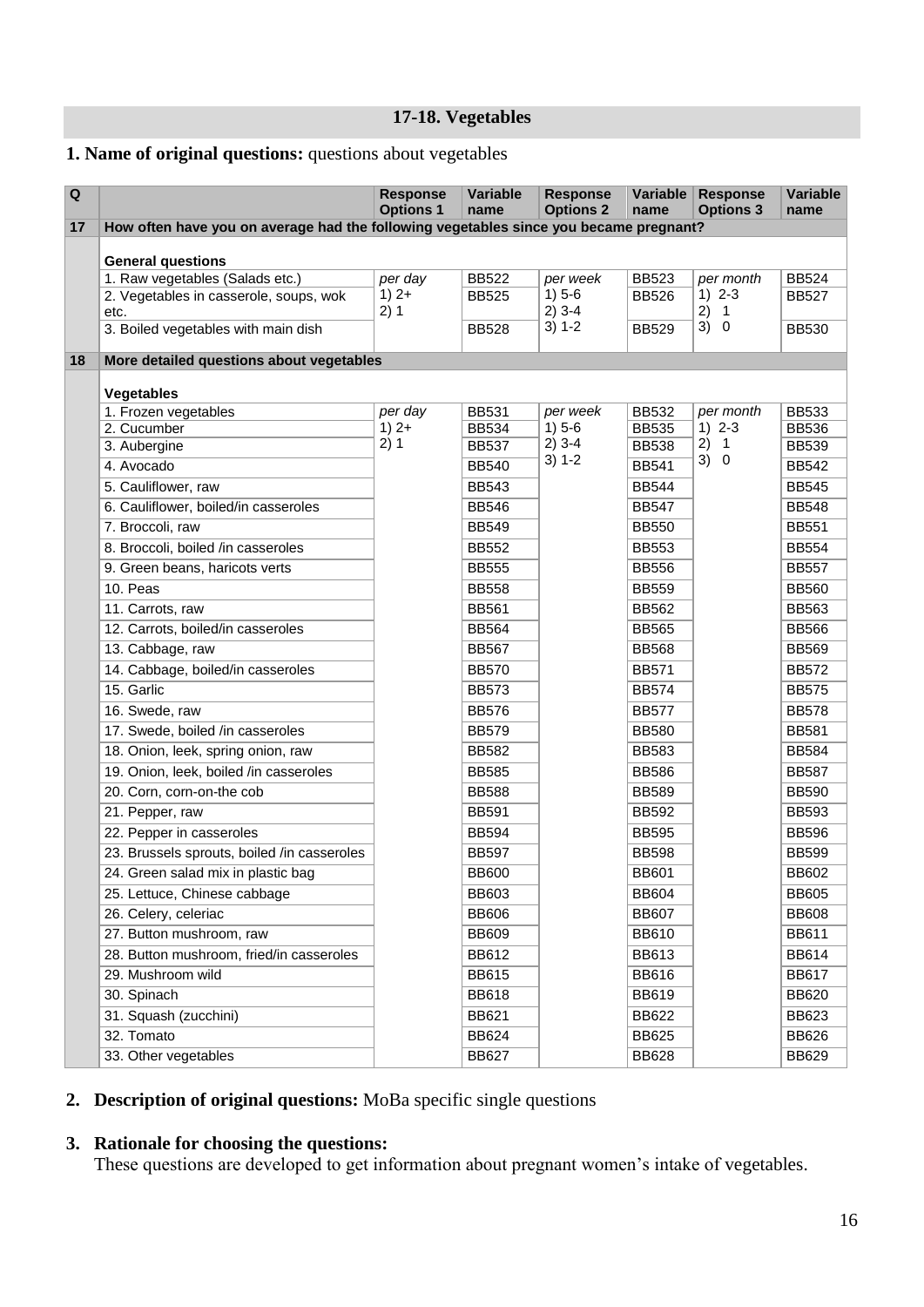#### **4. Revision during the data collection period:**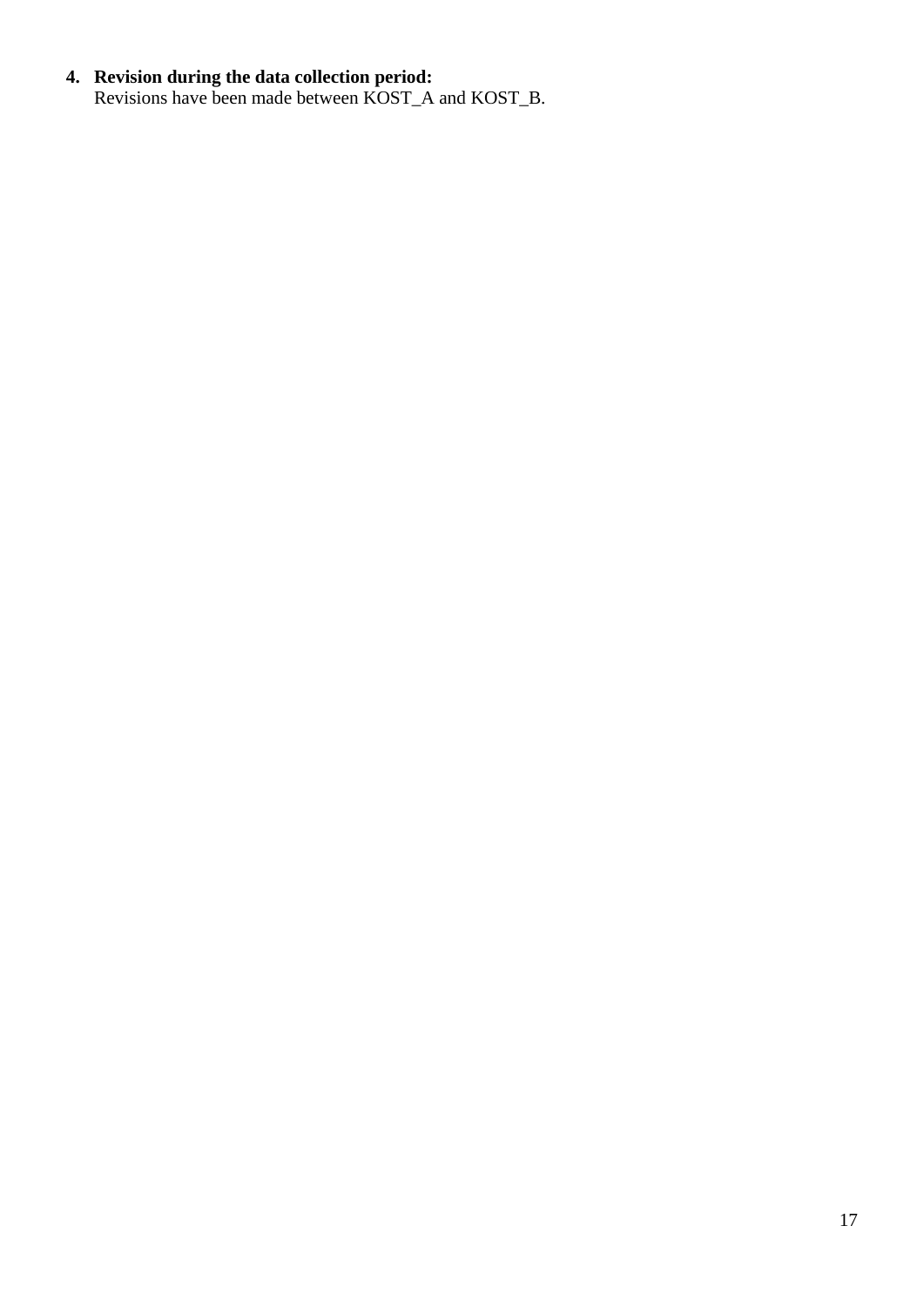#### **19. Dressing/trimming with salad**

#### <span id="page-17-0"></span>**1. Name of original questions:** questions about dressing/trimming with salad

| $\Omega$ |                                                                                                | <b>Response</b><br><b>Options 1</b> | <b>Variable</b><br>name | <b>Response</b><br><b>Options 2</b> | Variable<br>name | <b>Response</b><br><b>Options 3</b> | Variable<br>name |
|----------|------------------------------------------------------------------------------------------------|-------------------------------------|-------------------------|-------------------------------------|------------------|-------------------------------------|------------------|
| 19       | How often have you had dressing and other trimmings with your salad since you became pregnant? |                                     |                         |                                     |                  |                                     |                  |
|          | <b>Dressing/trimmings</b>                                                                      |                                     |                         |                                     |                  |                                     |                  |
|          | 1. Dressing (Thousand-island etc.)                                                             | per day                             | <b>BB630</b>            | per week                            | <b>BB631</b>     | per month                           | <b>BB632</b>     |
|          | 2. Light dressing, yogurt dressing                                                             | $1)$ 2+                             | <b>BB633</b>            | $1) 5-6$                            | <b>BB634</b>     | $1) 2 - 3$                          | <b>BB635</b>     |
|          | 3. Olives, black/green                                                                         | 2) 1                                | <b>BB636</b>            | $2)$ 3-4                            | <b>BB637</b>     | 2)                                  | <b>BB638</b>     |
|          | 4. Feta cheese                                                                                 |                                     | <b>BB639</b>            | $3) 1 - 2$                          | <b>BB640</b>     | 3) 0                                | <b>BB641</b>     |
|          | Homemade dressing                                                                              |                                     |                         |                                     |                  |                                     |                  |
|          | 5. With oil                                                                                    |                                     | <b>BB642</b>            |                                     | <b>BB643</b>     |                                     | <b>BB644</b>     |
|          | 6. Without oil                                                                                 |                                     | <b>BB645</b>            |                                     | <b>BB646</b>     |                                     | <b>BB647</b>     |
|          | 7. With sour cream/yogurt                                                                      |                                     | <b>BB648</b>            |                                     | <b>BB649</b>     |                                     | <b>BB650</b>     |

**2. Description of original questions:** MoBa specific single questions

#### **3. Rationale for choosing the questions:**

 These questions are developed to get information about pregnant women's intake of dressing/trimming with salad.

**4. Revision during the data collection period:** Revisions have been made between KOST\_A and KOST\_B.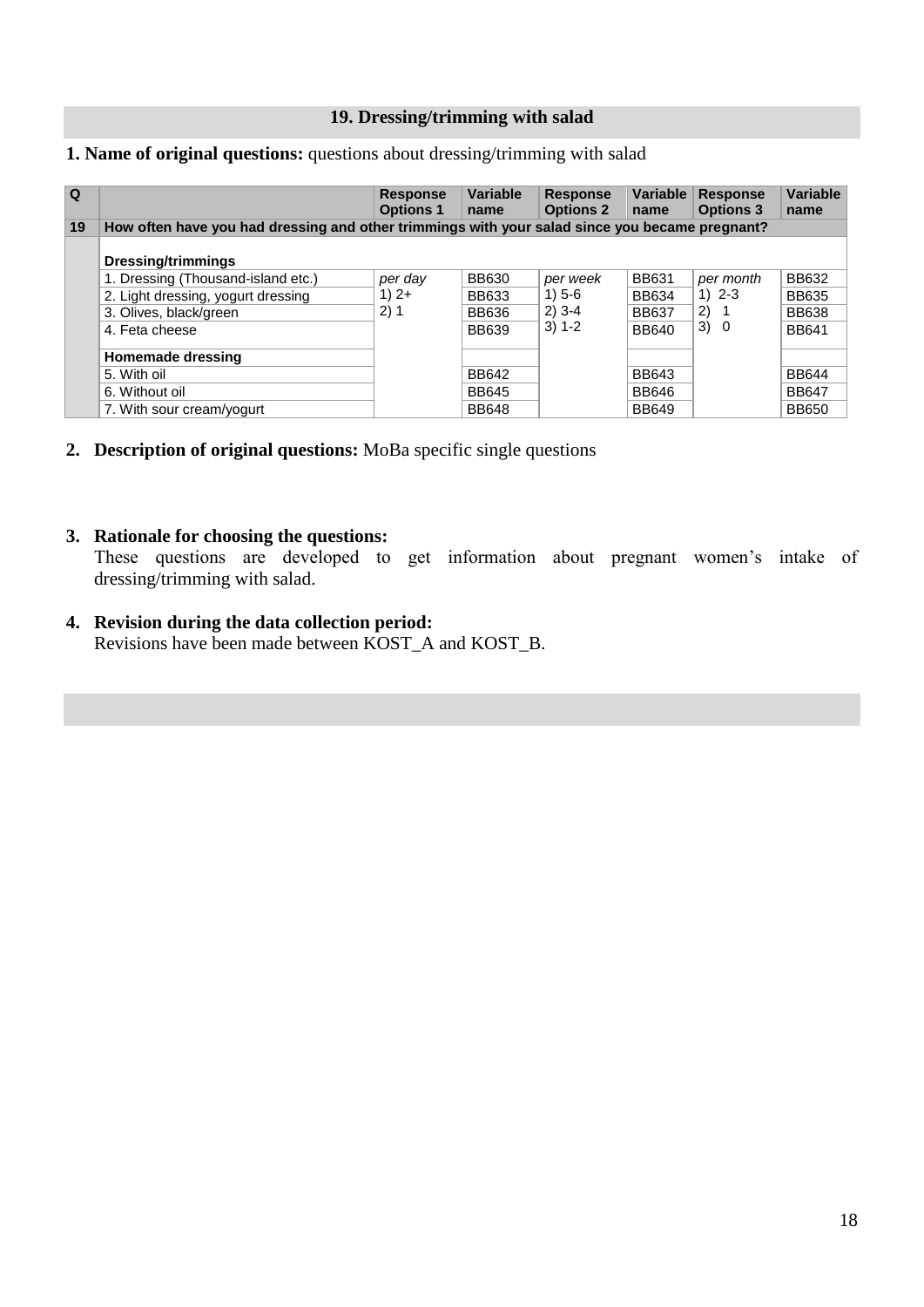<span id="page-18-0"></span>**1. Name of original questions:** Questions about the proportion between vegetables and meat/fish in casseroles

| Q  |                                                                                                         | <b>Response options</b>                                            | Variable name |  |  |  |  |  |  |
|----|---------------------------------------------------------------------------------------------------------|--------------------------------------------------------------------|---------------|--|--|--|--|--|--|
| 20 | How would you characterize the usual proportion between vegetables and meat/fish in your<br>casseroles? |                                                                    |               |  |  |  |  |  |  |
|    | 1. Casseroles with meat/fish                                                                            | 1- Have not eaten                                                  | <b>BB651</b>  |  |  |  |  |  |  |
|    | 2. Casseroles with minced meat                                                                          | 2- More vegetables than meat<br>3- Same amount meat and vegetables | <b>BB652</b>  |  |  |  |  |  |  |
|    | 3. Casseroles with offal                                                                                | 4- More meat than vegetables                                       | <b>BB653</b>  |  |  |  |  |  |  |

**2. Description of original questions:** MoBa specific single questions

#### **3. Rationale for choosing the questions:**

 These questions are developed to get information about proportion between vegetables and meat/fish in casseroles.

**4. Revision during the data collection period:** Revisions have been made between KOST\_A and KOST\_B.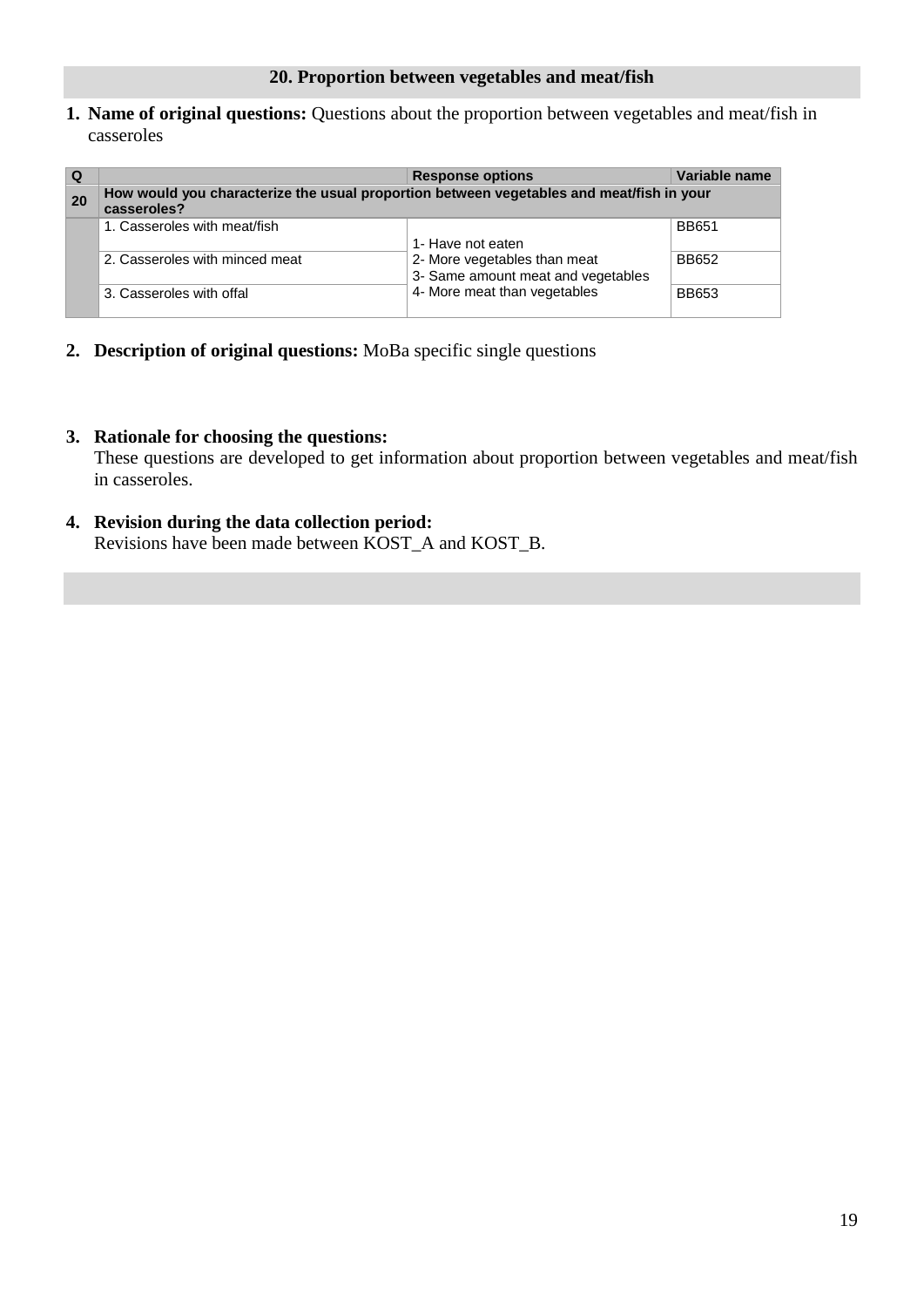#### **21-23. Fruit**

#### <span id="page-19-0"></span>**1. Name of original questions:** questions about fruit

| Q  |                                                                                           | <b>Response</b><br><b>Options 1</b>                            | <b>Variable</b><br>name | <b>Response</b><br><b>Options 2</b>            | <b>Variable</b><br>name | <b>Response</b><br><b>Options 3</b>                                | Variable<br>name |
|----|-------------------------------------------------------------------------------------------|----------------------------------------------------------------|-------------------------|------------------------------------------------|-------------------------|--------------------------------------------------------------------|------------------|
| 21 | How many fresh fruits have you eaten on average since you became pregnant?                |                                                                |                         |                                                |                         |                                                                    |                  |
|    | Fresh fruit                                                                               | per day<br>$1)8+$<br>$2) 6-7$<br>$3)$ 4-5<br>$4) 2 - 3$<br>5)1 | <b>BB657</b>            | per week<br>$1) 5-6$<br>$2)$ 3-4<br>$3) 1 - 2$ | <b>BB658</b>            | per month<br>$1) 2-3$<br>2)<br>$\overline{1}$<br>3)<br>$\mathbf 0$ | <b>BB659</b>     |
| 22 | How often have you on average eaten the following fresh fruits since you became pregnant? |                                                                |                         |                                                |                         |                                                                    |                  |
|    | <b>Fresh fruit</b>                                                                        |                                                                |                         |                                                |                         |                                                                    |                  |
|    | 1. Orange                                                                                 | per day                                                        | <b>BB660</b>            | per week                                       | <b>BB661</b>            | per month                                                          | <b>BB662</b>     |
|    | 2. Banana                                                                                 | $1)4+$                                                         | <b>BB663</b>            | $1) 5-6$                                       | <b>BB664</b>            | $1) 2-3$                                                           | <b>BB665</b>     |
|    | 3. Grapes                                                                                 | 2)3                                                            | <b>BB666</b>            | $2)$ 3-4                                       | <b>BB667</b>            | 2)<br>$\mathbf{1}$                                                 | <b>BB668</b>     |
|    | 4. Apple                                                                                  | 3) 2                                                           | <b>BB669</b>            | $3) 1 - 2$                                     | <b>BB670</b>            | 3)<br>$\mathbf 0$                                                  | <b>BB671</b>     |
|    | 5. Peach, nectarine                                                                       | 4)1                                                            | <b>BB672</b>            |                                                | <b>BB673</b>            |                                                                    | <b>BB674</b>     |
|    | 6. Grapefruit                                                                             |                                                                | <b>BB675</b>            |                                                | <b>BB676</b>            |                                                                    | <b>BB677</b>     |
|    | 7. Strawberries                                                                           |                                                                | <b>BB678</b>            |                                                | <b>BB679</b>            |                                                                    | <b>BB680</b>     |
|    | 8. Other berries (blueberries etc.)                                                       |                                                                | <b>BB681</b>            |                                                | <b>BB682</b>            |                                                                    | <b>BB683</b>     |
|    | 9. Mango                                                                                  |                                                                | <b>BB684</b>            |                                                | <b>BB685</b>            |                                                                    | <b>BB686</b>     |
|    | 10. Melon                                                                                 |                                                                | <b>BB687</b>            |                                                | <b>BB688</b>            |                                                                    | <b>BB689</b>     |
|    | 11. Papaya                                                                                |                                                                | <b>BB690</b>            |                                                | <b>BB691</b>            |                                                                    | <b>BB692</b>     |
|    | 12. Plum                                                                                  |                                                                | <b>BB693</b>            |                                                | <b>BB694</b>            |                                                                    | <b>BB695</b>     |
|    | 13. Pear                                                                                  |                                                                | <b>BB696</b>            |                                                | <b>BB697</b>            |                                                                    | <b>BB698</b>     |
|    | 14. Other fruits                                                                          |                                                                | <b>BB699</b>            |                                                | <b>BB700</b>            |                                                                    | <b>BB701</b>     |
| 23 | How often have you on average eaten the following dried fruits since you became pregnant? |                                                                |                         |                                                |                         |                                                                    |                  |
|    | <b>Fresh fruit</b>                                                                        |                                                                |                         |                                                |                         |                                                                    |                  |
|    | 1. Apricots                                                                               | per day                                                        | <b>BB702</b>            | per week                                       | <b>BB703</b>            | per month                                                          | <b>BB704</b>     |
|    | Raisins                                                                                   | $1)4+$                                                         | <b>BB705</b>            | $1) 5-6$                                       | <b>BB706</b>            | $1) 2 - 3$                                                         | <b>BB707</b>     |
|    | Prune, fig, date                                                                          | 2)3                                                            | <b>BB708</b>            | $2)$ 3-4                                       | <b>BB709</b>            | 2)<br>$\overline{1}$                                               | <b>BB710</b>     |
|    | Peanuts                                                                                   | 3)2                                                            | <b>BB711</b>            | $3) 1 - 2$                                     | <b>BB712</b>            | 3)<br>$\mathbf 0$                                                  | <b>BB713</b>     |
|    | Almonds, hazelnuts cashew nuts etc.                                                       | 4)1                                                            | <b>BB714</b>            |                                                | <b>BB715</b>            |                                                                    | <b>BB716</b>     |

#### **2. Description of original questions:** MoBa specific single questions

#### **3. Rationale for choosing the questions:**

 These questions are developed to get information about pregnant women's intake of both fresh and dried fruits.

## **4. Revision during the data collection period:**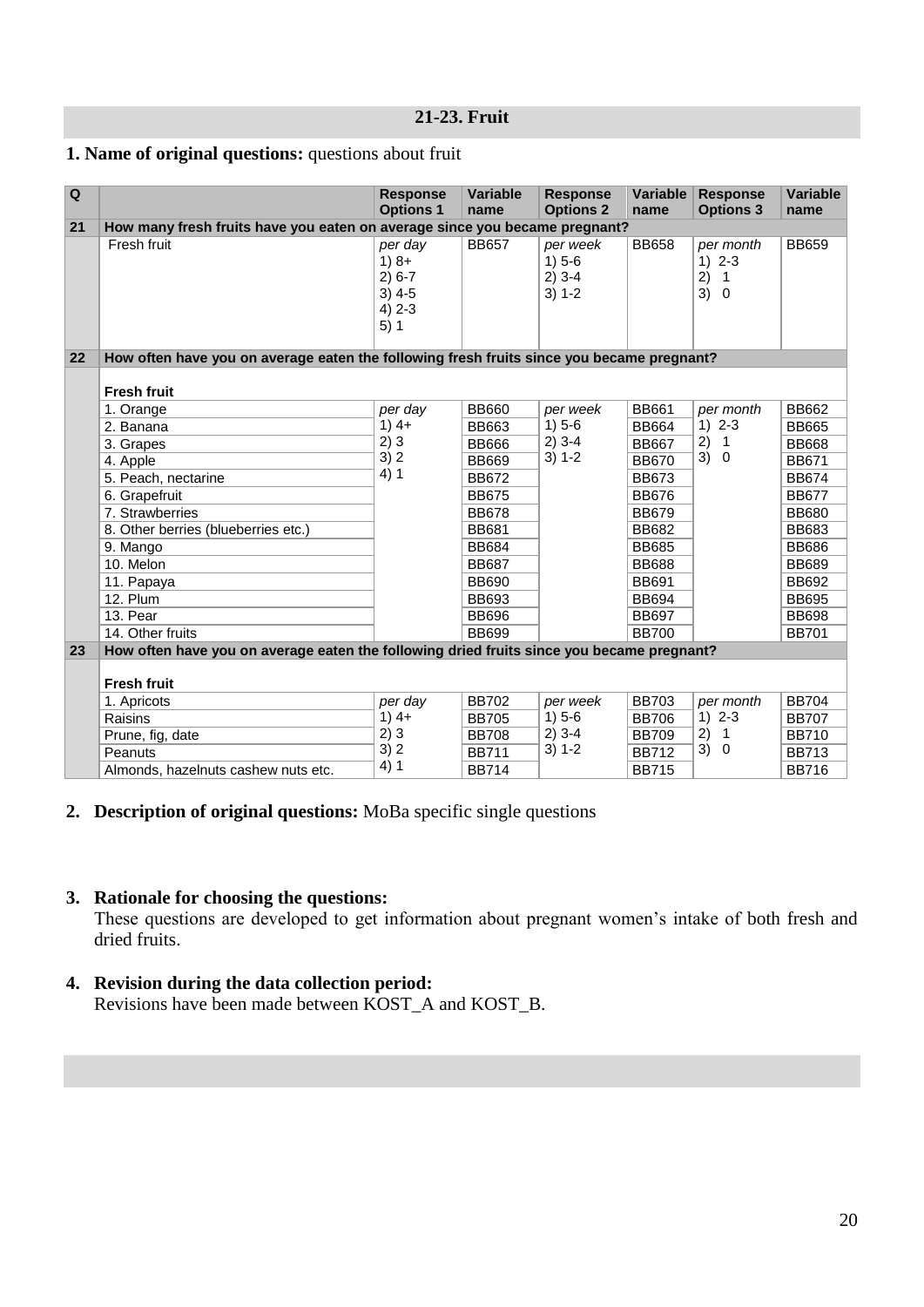#### **24-26. Desserts, ice cream, cakes, candy**

#### <span id="page-20-0"></span>**1. Name of original questions:** questions about desserts, ice cream, cakes, candy

| Q  |                                                                                     | <b>Response</b><br><b>Options 1</b> | <b>Variable</b><br>name | <b>Response</b><br><b>Options 2</b> | Variable<br>name | <b>Response</b><br><b>Options 3</b> | Variable<br>name |
|----|-------------------------------------------------------------------------------------|-------------------------------------|-------------------------|-------------------------------------|------------------|-------------------------------------|------------------|
| 24 | How often have you on average eaten the following sweets since you became pregnant? |                                     |                         |                                     |                  |                                     |                  |
|    | Dessert/ice cream                                                                   |                                     |                         |                                     |                  |                                     |                  |
|    | 1. Pudding (chocolate, crème caramel<br>$etc.$ )                                    | per day<br>$1)$ 2+                  | <b>BB717</b>            | per week<br>$1) 5-6$                | <b>BB718</b>     | per month<br>$1) 2-3$               | <b>BB719</b>     |
|    | 2. Canned fruit, stewed fruit thickened with<br>potato flour                        | 2)1                                 | <b>BB720</b>            | $2)$ 3-4<br>$3) 1 - 2$              | <b>BB721</b>     | 2)<br>$\mathbf{1}$<br>3) 0          | <b>BB722</b>     |
|    | 3. Fruit salad made of fresh fruit                                                  |                                     | <b>BB723</b>            |                                     | <b>BB724</b>     |                                     | <b>BB725</b>     |
|    | 4. Ice cream                                                                        |                                     | <b>BB726</b>            |                                     | <b>BB727</b>     |                                     | <b>BB728</b>     |
|    | 5. Ice cream made of yogurt, low fat ice<br>cream                                   |                                     | <b>BB729</b>            |                                     | <b>BB730</b>     |                                     | <b>BB731</b>     |
|    | 6. Water ice stick, sherbet                                                         |                                     | <b>BB732</b>            |                                     | <b>BB733</b>     |                                     | <b>BB734</b>     |
|    | 7. Vanilla sauce                                                                    |                                     | <b>BB735</b>            |                                     | <b>BB736</b>     |                                     | <b>BB737</b>     |
|    | 8. Cream, whipped cream                                                             |                                     | <b>BB738</b>            |                                     | <b>BB739</b>     |                                     | <b>BB740</b>     |
| 25 | How often have you on average eaten cakes and buns since you became pregnant?       |                                     |                         |                                     |                  |                                     |                  |
|    | Cakes, buns                                                                         |                                     |                         |                                     |                  |                                     |                  |
|    | 1. Sweet bun                                                                        | per day                             | <b>BB741</b>            | per week                            | <b>BB742</b>     | per month                           | <b>BB743</b>     |
|    | 2. Danish pastry                                                                    | $1)4+$                              | <b>BB744</b>            | $1) 5-6$                            | <b>BB745</b>     | $1) 2 - 3$                          | <b>BB746</b>     |
|    | 3. Doughnut, sponge cake                                                            | 2)3                                 | <b>BB747</b>            | $2)$ 3-4                            | <b>BB748</b>     | 2)<br>$\overline{1}$                | <b>BB749</b>     |
|    | 4. Waffle                                                                           | 3)2                                 | <b>BB750</b>            | $3) 1 - 2$                          | <b>BB751</b>     | 3) 0                                | <b>BB752</b>     |
|    | 5. Chocolate cake, cream layer cake etc.                                            | 4)1                                 | <b>BB753</b>            |                                     | <b>BB754</b>     |                                     | <b>BB755</b>     |
|    | 6. Cookie                                                                           |                                     | <b>BB756</b>            |                                     | <b>BB757</b>     |                                     | <b>BB758</b>     |
| 26 | How often have you on average eaten sweets and snacks since you became pregnant?    |                                     |                         |                                     |                  |                                     |                  |
|    | <b>Sweets and snacks</b>                                                            |                                     |                         |                                     |                  |                                     |                  |
|    | 1. Plain chocolate                                                                  | per day                             | <b>BB759</b>            | per week                            | <b>BB760</b>     | per month                           | <b>BB761</b>     |
|    | 2. Fancy and filled chocolate                                                       | $1)4+$                              | <b>BB762</b>            | $1) 5-6$                            | <b>BB763</b>     | $1) 2 - 3$                          | <b>BB764</b>     |
|    | 3. Caramel, candies, liquorice                                                      | 2)3                                 | <b>BB765</b>            | $2)$ 3-4                            | <b>BB766</b>     | 2)<br>$\mathbf{1}$                  | <b>BB767</b>     |
|    | 4. Jelly sweets, marshmallow                                                        | 3)2<br>4)1                          | <b>BB768</b>            | $3) 1 - 2$                          | <b>BB769</b>     | 3) 0                                | <b>BB770</b>     |
|    | 5. Pastille with sugar                                                              |                                     | <b>BB771</b>            |                                     | <b>BB772</b>     |                                     | <b>BB773</b>     |
|    | 6. Pastille sugar free                                                              |                                     | <b>BB774</b>            |                                     | <b>BB775</b>     |                                     | <b>BB776</b>     |
|    | 7. Marzipan                                                                         |                                     | <b>BB777</b>            |                                     | <b>BB778</b>     |                                     | <b>BB779</b>     |
|    | 8. Potato chips                                                                     |                                     | <b>BB780</b>            |                                     | <b>BB781</b>     |                                     | <b>BB782</b>     |
|    | 9. Popcorn                                                                          |                                     | <b>BB783</b>            |                                     | <b>BB784</b>     |                                     | <b>BB785</b>     |
|    | 10. Salty snacks                                                                    |                                     | <b>BB786</b>            |                                     | <b>BB787</b>     |                                     | <b>BB788</b>     |

#### **2. Description of original questions:** MoBa specific single questions

#### **3. Rationale for choosing the questions:**

 These questions are developed to get information about pregnant women's intake of desserts, ice cream, cakes and candy.

#### **4. Revision during the data collection period:** Revisions have been made between KOST\_A and KOST\_B.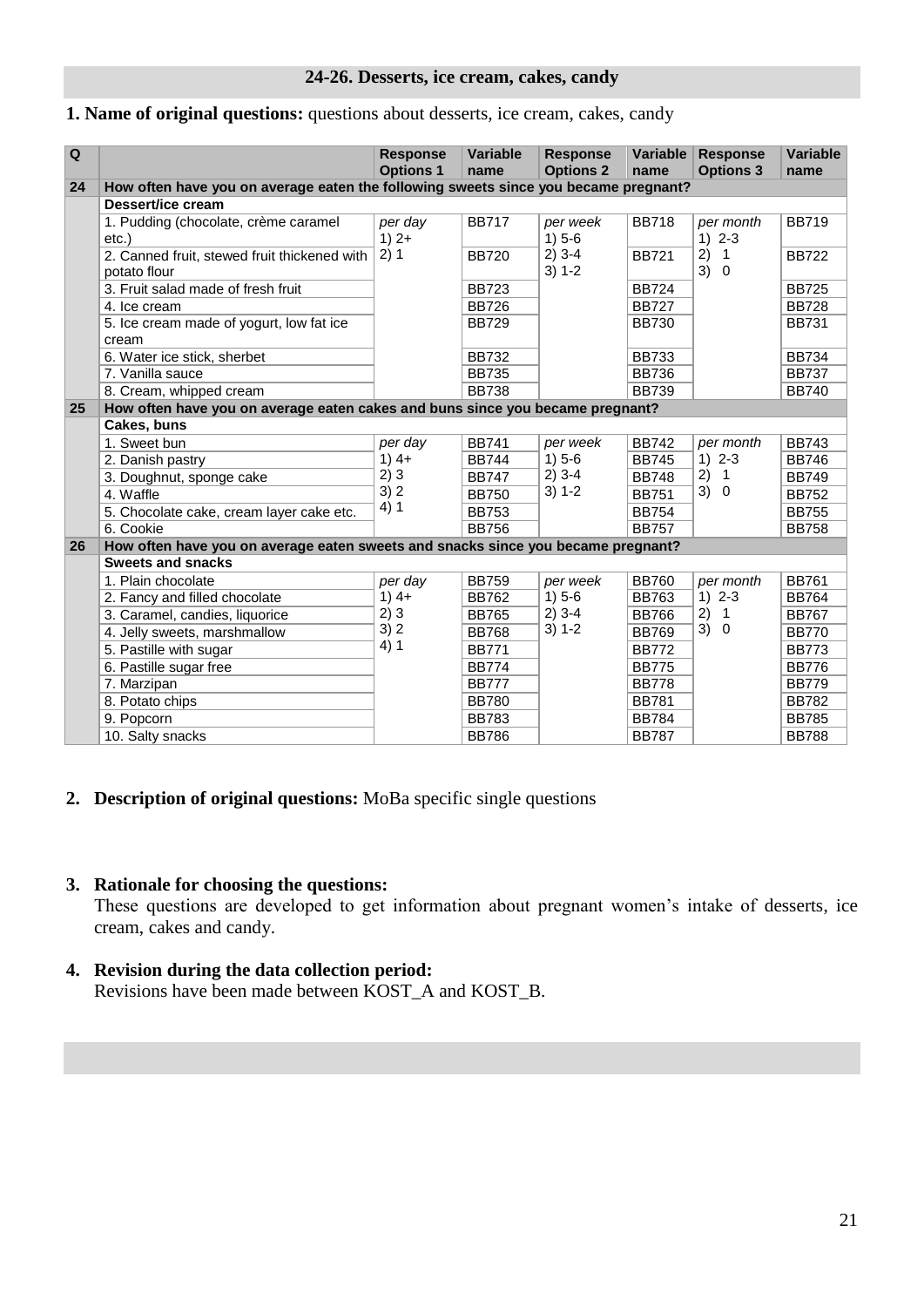#### **27. Other food items**

#### <span id="page-21-0"></span>**1. Name of original questions:** questions about other food items

| $\Omega$ |                        | Variable<br>name | <b>Response</b><br><b>Options 1</b>                                                                                                                                                                                 | Variable name | <b>Response</b><br><b>Options 2</b> | Variable<br>name | <b>Response</b><br><b>Options 3</b> | Variable<br>name |  |
|----------|------------------------|------------------|---------------------------------------------------------------------------------------------------------------------------------------------------------------------------------------------------------------------|---------------|-------------------------------------|------------------|-------------------------------------|------------------|--|
| 27       |                        |                  | It will not be possible to include all kinds of food in a questionnaire. We therefore ask you to write down<br>food items that you have eaten since you became pregnant and that you have not yet been asked about. |               |                                     |                  |                                     |                  |  |
|          | Other food items eaten |                  |                                                                                                                                                                                                                     |               |                                     |                  |                                     |                  |  |
|          |                        | <b>BB789</b>     | per day                                                                                                                                                                                                             | <b>BB790</b>  | per week                            | <b>BB791</b>     | per month                           | <b>BB792</b>     |  |
|          | 2.                     | <b>BB793</b>     | $1)$ 2+                                                                                                                                                                                                             | <b>BB794</b>  | 1) 5-6                              | <b>BB795</b>     | $1)$ 2-3                            | <b>BB796</b>     |  |
|          | 3.                     | <b>BB797</b>     | 2)1                                                                                                                                                                                                                 | <b>BB798</b>  | $2)$ 3-4                            | <b>BB799</b>     | 2) 1                                | <b>BB800</b>     |  |
|          | 4.                     | <b>BB801</b>     |                                                                                                                                                                                                                     | <b>BB802</b>  | $3) 1 - 2$                          | <b>BB803</b>     | 3) 0                                | <b>BB804</b>     |  |

**2. Description of original questions:** MoBa specific single questions

#### **3. Rationale for choosing the questions:**

 These questions are developed to get information about pregnant women's intake of other food items not yet been asked about.

**4. Revision during the data collection period:** Not included in KOST\_A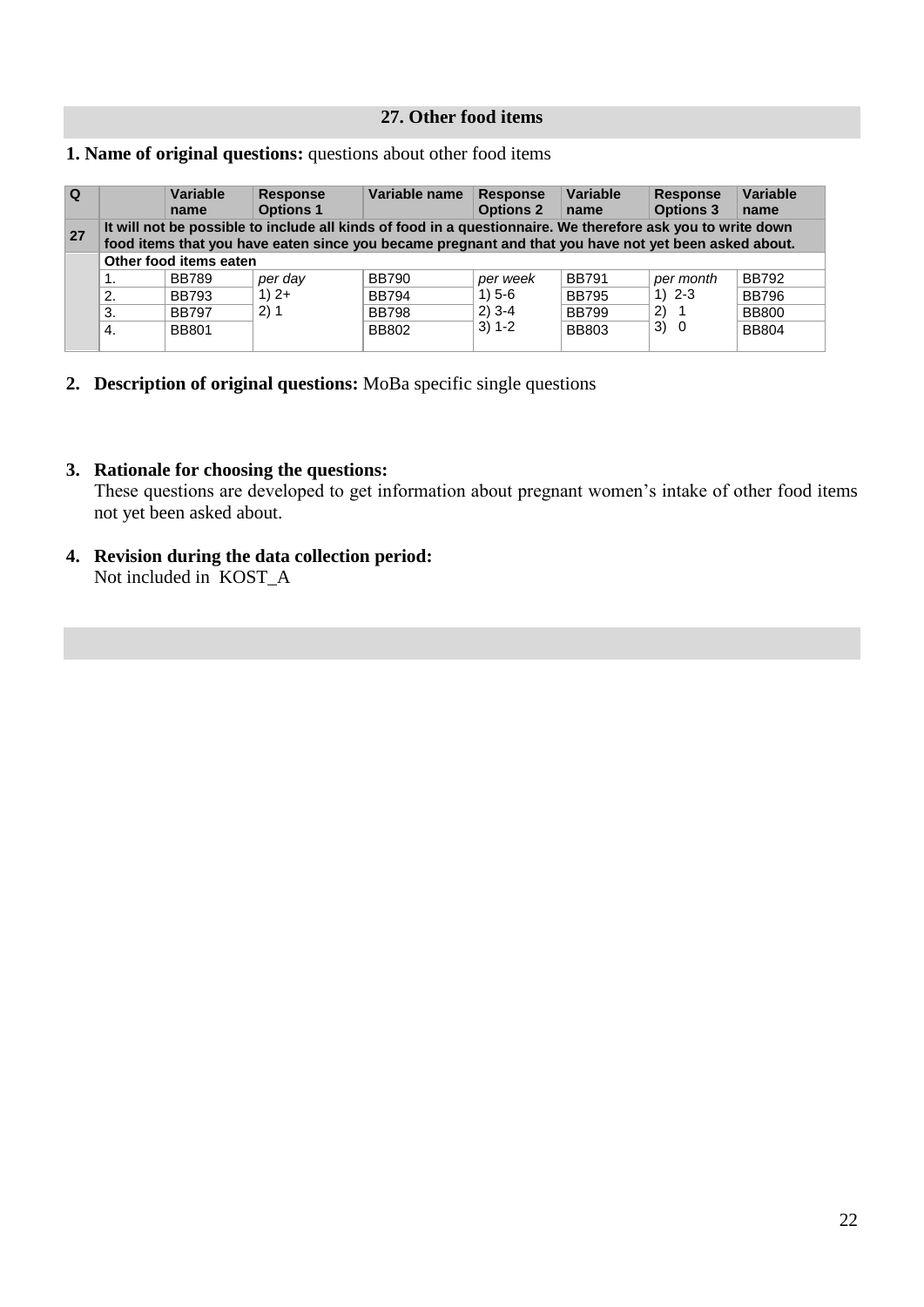#### <span id="page-22-0"></span>**1. Name of original questions:** Questions about genetically modified food

| $\Omega$ |               |                        |                   |                                                                                                                                                                                                                     | <b>Response options</b>             |              |                         | <b>Variable</b><br>name |
|----------|---------------|------------------------|-------------------|---------------------------------------------------------------------------------------------------------------------------------------------------------------------------------------------------------------------|-------------------------------------|--------------|-------------------------|-------------------------|
| 28       | pregnant?     |                        |                   | Have you eaten any genetically modified food items, either abroad or in Norway, since you became                                                                                                                    |                                     |              |                         |                         |
|          |               |                        |                   |                                                                                                                                                                                                                     | 1- Yes<br>$2 - No$<br>3- Don't know |              |                         | <b>BB805</b>            |
| 29       |               |                        |                   | It will not be possible to include all kinds of food in a questionnaire. We therefore ask you to write down<br>food items that you have eaten since you became pregnant and that you have not yet been asked about. |                                     |              |                         |                         |
|          |               | Other food items eaten |                   |                                                                                                                                                                                                                     |                                     |              |                         |                         |
|          | $\mathbf 1$ . | <b>BB806</b>           | per day<br>$1)6+$ | <b>BB807</b>                                                                                                                                                                                                        | per week<br>$1) 5 - 6$              | <b>BB808</b> | per month<br>$1) 2 - 3$ | <b>BB809</b>            |
|          | 2.            | <b>BB810</b>           | 2)5<br>$3)$ 4     | <b>BB811</b>                                                                                                                                                                                                        | $2)$ 3-4<br>$3) 1 - 2$              | <b>BB812</b> | 2)<br>-1<br>3)<br>- 0   | <b>BB813</b>            |
|          | 3.            | <b>BB814</b>           | 4)3<br>5)2        | <b>BB815</b>                                                                                                                                                                                                        |                                     | <b>BB816</b> |                         | <b>BB817</b>            |
|          | 4.            | <b>BB818</b>           | 6)1               | <b>BB819</b>                                                                                                                                                                                                        |                                     | <b>BB820</b> |                         | <b>BB821</b>            |

**2. Description of original questions:** MoBa specific single questions

#### **3. Rationale for choosing the questions:**

This is a measure of pregnant women's intake of genetically modified food.

**4. Revision during the data collection period:** No included in KOST\_A.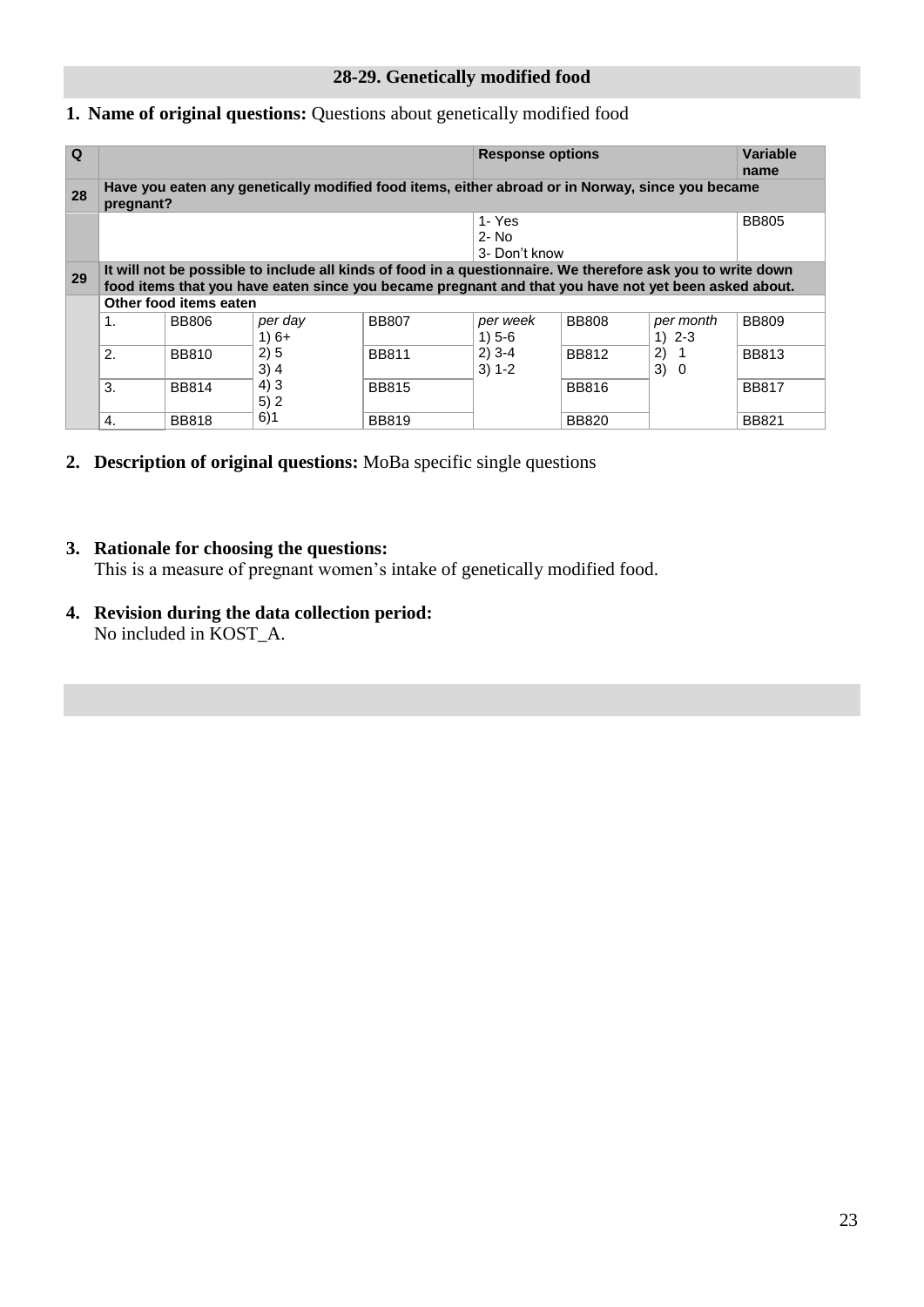<span id="page-23-0"></span>**1. Name of original questions:** questions about hot meals bought at kiosks, gas stations and fast food restaurants

| l Q |                                                                                              | <b>Response</b><br><b>Options 1</b> | <b>Variable</b><br>name | <b>Response</b><br><b>Options 2</b> | Variable  <br>name | Response<br><b>Options 3</b> | <b>Variable</b><br>name |  |
|-----|----------------------------------------------------------------------------------------------|-------------------------------------|-------------------------|-------------------------------------|--------------------|------------------------------|-------------------------|--|
| 30  | How often have you eaten hot meals bought at kiosks, gas stations and fast food restaurants? |                                     |                         |                                     |                    |                              |                         |  |
|     | Food bought from                                                                             |                                     |                         |                                     |                    |                              |                         |  |
|     | 1. Kiosks                                                                                    | per day                             | <b>BB825</b>            | per week                            | <b>BB826</b>       | per month                    | <b>BB827</b>            |  |
|     | 2. Gas stations                                                                              | $1)$ 4+                             | <b>BB828</b>            | $1) 5 - 6$                          | <b>BB829</b>       | $1)$ 2-3                     | <b>BB830</b>            |  |
|     | 3. Fast food restaurants (McDonald's etc.)                                                   | $2) 2 - 3$                          | <b>BB831</b>            | $2)$ 3-4                            | <b>BB832</b>       | (2)                          | <b>BB833</b>            |  |
|     |                                                                                              | 3)1                                 |                         | $3) 1 - 2$                          |                    | 3)<br>0                      |                         |  |

**2. Description of original questions:** MoBa specific single questions

#### **3. Rationale for choosing the questions:**

 This is a measure of pregnant women's intake of hot meals bought at kiosks, gas stations and fast food restaurants.

#### **4. Revision during the data collection period:**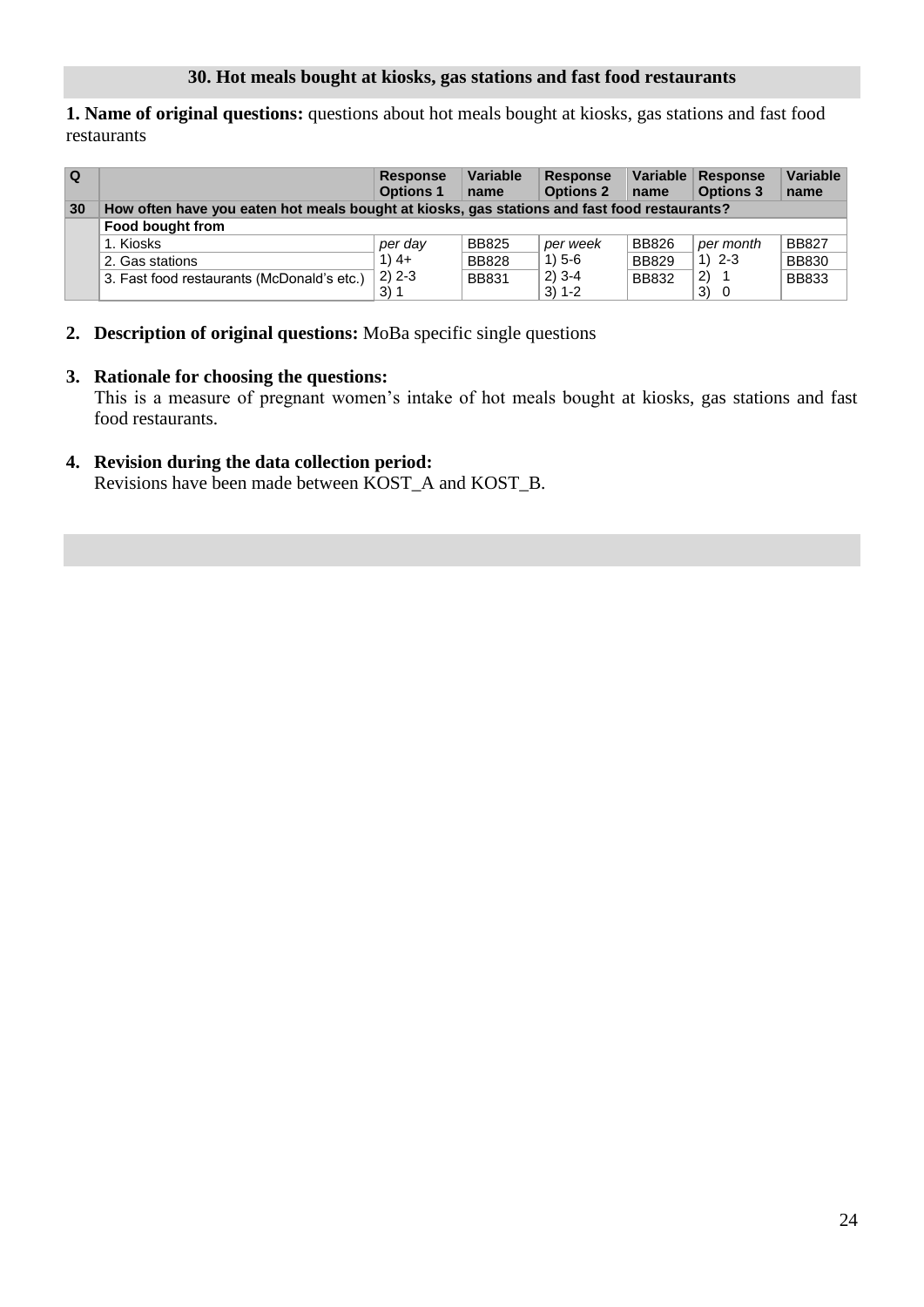#### **31-38. Dietary changes due to this pregnancy**

#### <span id="page-24-0"></span>**1. Name of original questions:** questions about dietary changes due to this pregnancy

| Q  |                                                                                                     | <b>Response options</b> | Variable name |
|----|-----------------------------------------------------------------------------------------------------|-------------------------|---------------|
|    | Please mark if you have eaten more, less or the same amount of the following food items compared to |                         |               |
| 31 | before you became pregnant?                                                                         |                         |               |
|    | Milk, dairy products and cheese                                                                     |                         | <b>BB834</b>  |
|    | Bread and cereals                                                                                   |                         | <b>BB835</b>  |
|    | <b>Biscuits</b>                                                                                     |                         | <b>BB836</b>  |
|    | Fat                                                                                                 |                         | <b>BB837</b>  |
|    | Meat                                                                                                |                         | <b>BB838</b>  |
|    | Fish                                                                                                |                         | <b>BB839</b>  |
|    | Eggs                                                                                                |                         | <b>BB840</b>  |
|    | Vegetables                                                                                          | 1- Yes                  | <b>BB841</b>  |
|    | Fruit                                                                                               | $2 - No$                | <b>BB842</b>  |
|    | Chocolate                                                                                           | 3- Don't know           | <b>BB843</b>  |
|    | Other sweets                                                                                        |                         | <b>BB844</b>  |
|    | Coffee                                                                                              |                         | <b>BB845</b>  |
|    | Tea                                                                                                 |                         | <b>BB846</b>  |
|    | Juice                                                                                               |                         | <b>BB847</b>  |
|    | Soft drinks with sugar                                                                              |                         | <b>BB848</b>  |
|    | Soft drinks sugar free                                                                              |                         | <b>BB849</b>  |
|    | Alcohol                                                                                             |                         | <b>BB850</b>  |
| 32 | Have you experienced nausea during this pregnancy?                                                  |                         |               |
|    |                                                                                                     | 1- Yes                  | <b>BB851</b>  |
|    |                                                                                                     | $2 - No$                |               |
| 33 | If yes, has this caused you to eat more or less than before?                                        |                         |               |
|    |                                                                                                     | 1- More                 | <b>BB852</b>  |
|    |                                                                                                     | 2-Less                  |               |
| 34 | In which week (s) have you been most bothered with nausea?                                          |                         |               |
|    | From pregnancy week                                                                                 |                         | <b>BB853</b>  |
|    | To pregnancy week                                                                                   |                         | <b>BB854</b>  |
|    | Still nauseated                                                                                     |                         | <b>BB855</b>  |
| 35 | Have you been throwing up (vomiting) during this pregnancy?                                         |                         |               |
|    |                                                                                                     | 1- Yes                  | <b>BB856</b>  |
|    |                                                                                                     | $2 - No$                |               |
| 36 | In which week (s) have you been throwing up (vomiting)?                                             |                         |               |
|    | From pregnancy week                                                                                 |                         | <b>BB857</b>  |
|    | To pregnancy week                                                                                   |                         | <b>BB858</b>  |
|    | Still throwing up                                                                                   |                         | <b>BB859</b>  |
| 37 | Have you started to eat or drink certain food items during this pregnancy?                          |                         |               |
|    |                                                                                                     | 1- Yes                  | <b>BB860</b>  |
|    |                                                                                                     | $2 - No$                |               |
| 38 | If yes, name the two most important food items you have started to eat/drink.                       |                         |               |
|    | 1.                                                                                                  |                         | BB861(txt)    |
|    | 2.                                                                                                  |                         | BB862 (txt)   |

#### **2. Description of original questions:** MoBa specific single questions

#### **3. Rationale for choosing the questions:**

 These questions were developed to get information about pregnant women's dietary changes due to this pregnancy.

#### **4. Revision during the data collection period:**

Questions designed for version KOST\_B.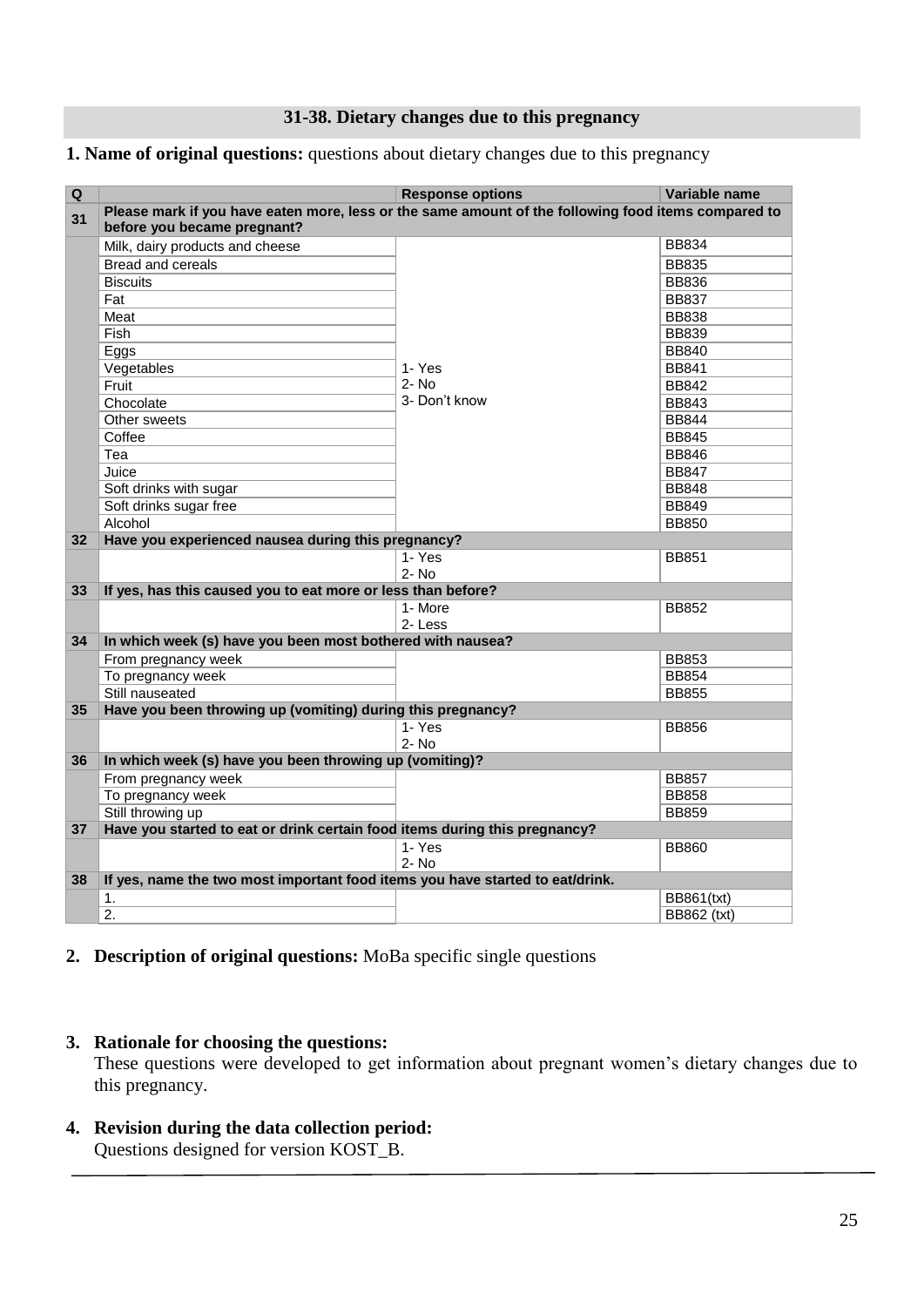## **39-40. Supplements**

## <span id="page-25-0"></span>**1. Name of original questions:** questions about supplements

| $\pmb{\mathsf{Q}}$ | Response options / Variable name                                |              |                                                                                                                                                                                                      |                                                       |  |  |  |
|--------------------|-----------------------------------------------------------------|--------------|------------------------------------------------------------------------------------------------------------------------------------------------------------------------------------------------------|-------------------------------------------------------|--|--|--|
| 39                 | Do you use, or have you used supplements during this pregnancy? |              |                                                                                                                                                                                                      |                                                       |  |  |  |
|                    |                                                                 |              | $1 - Yes$                                                                                                                                                                                            | <b>BB863</b>                                          |  |  |  |
|                    |                                                                 |              | 2- No                                                                                                                                                                                                |                                                       |  |  |  |
| 40                 | Do you use, or have you used supplements during this pregnancy? |              |                                                                                                                                                                                                      |                                                       |  |  |  |
|                    | <b>Liquid supplements</b>                                       |              | Times per week<br>1)<br>7<br>2)<br>$\,6\,$<br>3)<br>$\sqrt{5}$<br>$\overline{\mathbf{4}}$<br>4)<br>$\mathsf 3$<br>5)<br>$\overline{2}$<br>6)<br>7)<br>$\mathbf{1}$<br>< 0<br>8)<br>9)<br>$\mathbf 0$ | Amount<br>1ts<br>1)<br>2)<br>1bs<br>3)<br>1ss         |  |  |  |
|                    | 1. Cod liver oil                                                |              | <b>BB864</b>                                                                                                                                                                                         | <b>BB865</b>                                          |  |  |  |
|                    | 2. Omega-3 cod liver oil                                        |              | <b>BB866</b>                                                                                                                                                                                         | <b>BB867</b>                                          |  |  |  |
|                    | 3. Sanasol                                                      |              | <b>BB868</b>                                                                                                                                                                                         | <b>BB869</b>                                          |  |  |  |
|                    | 4. Biovit                                                       |              | <b>BB870</b>                                                                                                                                                                                         | <b>BB871</b>                                          |  |  |  |
|                    | 5. Liquid iron mixture (Floradix etc.)                          |              | <b>BB872</b>                                                                                                                                                                                         | <b>BB873</b>                                          |  |  |  |
|                    | Other liquid supplements                                        |              |                                                                                                                                                                                                      |                                                       |  |  |  |
|                    | 6. Name:                                                        |              | <b>BB874</b>                                                                                                                                                                                         | <b>BB875</b>                                          |  |  |  |
|                    | 7. Corporation                                                  |              | <b>BB876</b>                                                                                                                                                                                         | <b>BB877</b>                                          |  |  |  |
|                    | 8. Name                                                         |              | <b>BB878</b>                                                                                                                                                                                         | <b>BB879</b>                                          |  |  |  |
|                    | 9. Corporation                                                  |              | <b>BB880</b>                                                                                                                                                                                         | <b>BB881</b>                                          |  |  |  |
|                    | <b>Capsules/tablet</b>                                          |              | 1)<br>7<br>2)<br>6<br>3)<br>5<br>$\overline{\mathbf{4}}$<br>4)<br>3<br>5)<br>$\overline{2}$<br>6)<br>7)<br>$\mathbf{1}$<br>$< 0$<br>8)<br>9)<br>0                                                    | time<br>1)1<br>2) 2<br>3)3<br>$4)$ 4+                 |  |  |  |
|                    | 10. Cod liver capsules                                          |              | <b>BB882</b>                                                                                                                                                                                         | <b>BB883</b>                                          |  |  |  |
|                    | 11. Cod liver capsules without A and D-<br>vitamins             |              | <b>BB884</b>                                                                                                                                                                                         | <b>BB885</b>                                          |  |  |  |
|                    | 12. Vitaplex                                                    |              | <b>BB886</b>                                                                                                                                                                                         | <b>BB887</b>                                          |  |  |  |
|                    | 13. Kostpluss/myco plus multi                                   |              | <b>BB888</b>                                                                                                                                                                                         | <b>BB889</b>                                          |  |  |  |
|                    | 14. Nyco plus folic acid 0,4mg                                  |              | <b>BB890</b>                                                                                                                                                                                         | <b>BB891</b>                                          |  |  |  |
|                    | 15. Spektro (Solaray)                                           |              | <b>BB892</b>                                                                                                                                                                                         | <b>BB893</b>                                          |  |  |  |
|                    | 16. Hemofer                                                     |              | <b>BB894</b>                                                                                                                                                                                         | <b>BB895</b>                                          |  |  |  |
|                    | 17. Duroferon duretter                                          |              | <b>BB896</b>                                                                                                                                                                                         | <b>BB897</b>                                          |  |  |  |
|                    | <b>Other supplements</b>                                        |              | Times per week<br>1)<br>7<br>2)<br>6<br>5<br>3)<br>4)<br>$\overline{\mathbf{4}}$<br>3<br>5)<br>$\overline{c}$<br>6)<br>7)<br>$\mathbf{1}$<br>$< 0$<br>8)<br>9)<br>0                                  | Numbers at a<br>time<br>1)1<br>2) 2<br>3)3<br>$4)$ 4+ |  |  |  |
|                    | 18. Name                                                        | <b>BB898</b> | <b>BB900</b>                                                                                                                                                                                         | <b>BB901</b>                                          |  |  |  |
|                    | 19. Corporation                                                 | <b>BB899</b> |                                                                                                                                                                                                      |                                                       |  |  |  |
|                    | 20. Name                                                        | BB902        | <b>BB904</b>                                                                                                                                                                                         | <b>BB905</b>                                          |  |  |  |
|                    | 21. Corporation                                                 | <b>BB903</b> |                                                                                                                                                                                                      |                                                       |  |  |  |
|                    | 22. Name                                                        | BB ??        | BB??                                                                                                                                                                                                 | <b>BB ??</b>                                          |  |  |  |